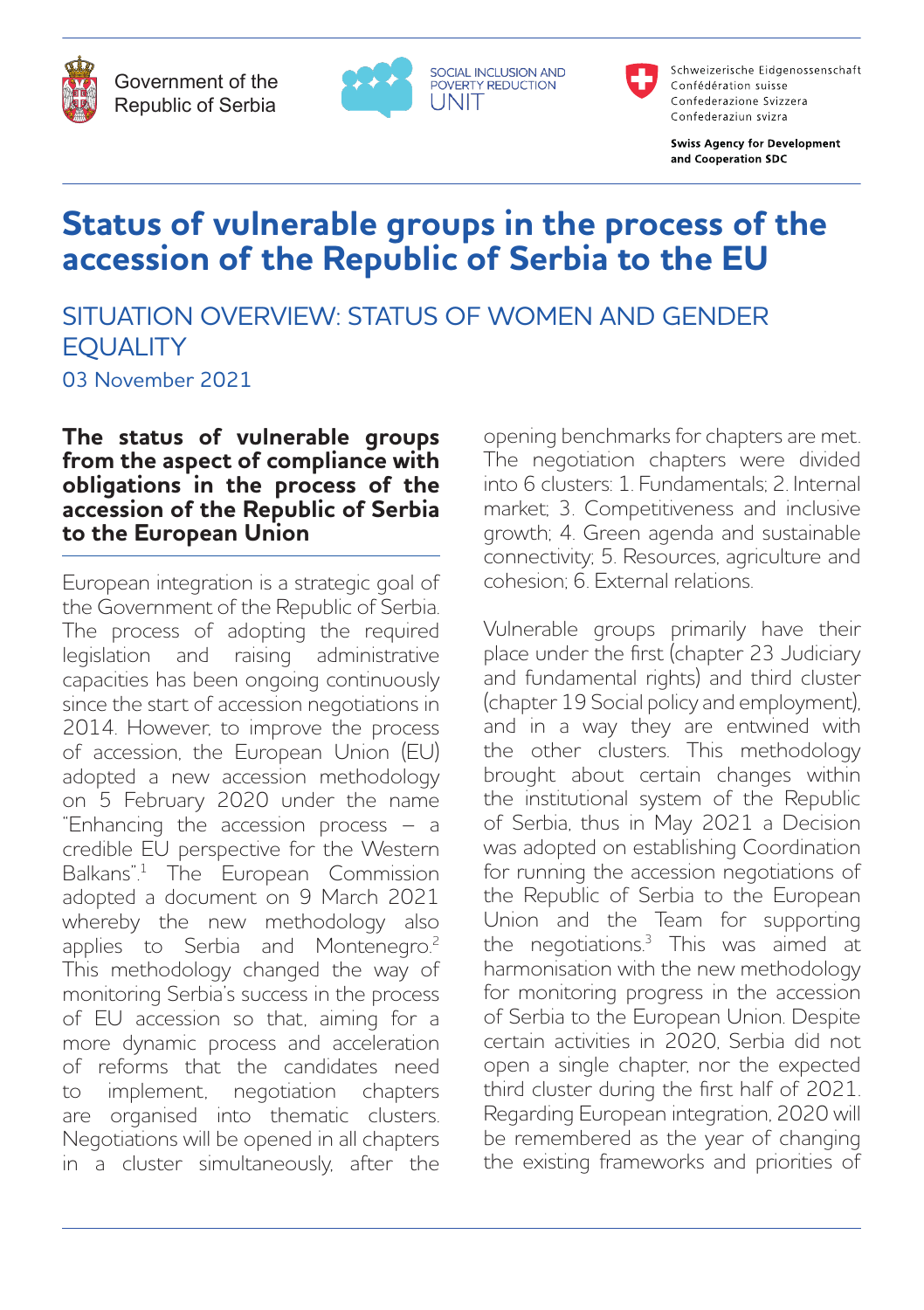the EU, as well as the year of the COVID 19 epidemic that also had a negative impact on the dynamics of the European integration process for Serbia. However, there is progress. The Government of the Republic of Serbia adopted the Negotiation position and Action plan for Chapter 19 – Social policy and employment, and the revised Action plan for Chapter 23 – Judiciary and fundamental rights..

On the other hand, there is a notable delay in the implementation of activities envisaged by these plans that are important for improving the status of vulnerable groups. The activities primarily relate to improving the strategic and legislative framework and other public policies relevant for improving the status of vulnerable groups. The Employment and Social Policy Reform Programme has ended, and the drafting of a similar document is not envisaged, while the implementation of structural reform in the field of social welfare and inclusion defined by the Economic Reform Programme has been noted to be limited, insufficient or partial for a number of years, as assessed by the European Commission.<sup>4</sup>

The Social Inclusion and Poverty Reduction Unit of the Government of the Republic of Serbia has started an initiative to draft an analytical review of the status of vulnerable groups in the context of EU accession with the following objectives:

- To increase the visibility of the challenges faced by vulnerable social groups in the Republic of Serbia;
- To inform stakeholders on current processes in the development of the strategic and legislative framework in the field of social inclusion;

• To promote a dialogue and cooperation in meeting the obligations under the process of Serbia's accession to the EU in the field of social inclusion.

The series of informative analytical situation overviews on the status of vulnerable groups in the context of meeting the obligations in the process of European integration is intended for a broad circle of stakeholders: decisionmakers, state administration and staff in local self-government units, development partners, civil society organisations, the academic community, journalists, and other stakeholders.

The situation overview covers the following vulnerable groups: persons with disabilities, LGBTI, women, children, the elderly, youth, Roma, national minorities, refugees and asylum seekers, and persons living with HIV. This analysis covers the status of women and gender equality in the process of Serbia's accession to the European Union.

### **Status of Women and Gender Equality in the Republic of Serbia**

Women in Serbia have the same rights as men, but their status is worse. All studies implemented regarding this topic in Serbia in recent decades indicate that women are being discriminated based on sex and gender. They are in a worse position than men both in the public and private sphere of life and are exposed to discriminatory<br>  $\alpha$  dender stereotypes and violence. gender stereotypes Furthermore, women are less employed despite being more educated, they work in jobs that pay less, they are burdened more with household work and childcare than men and take less part in decision making.<sup>5</sup>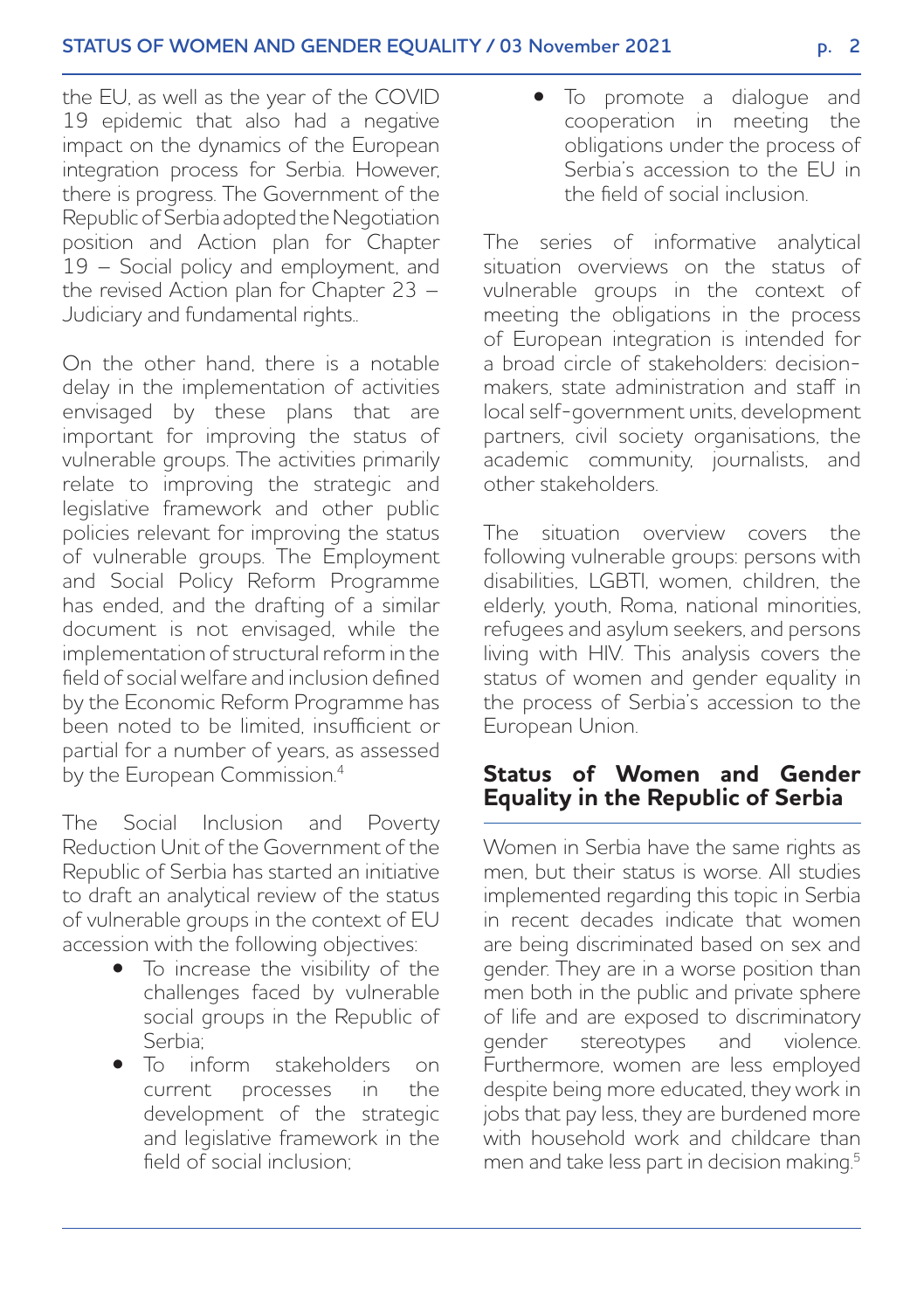The Committee on the Elimination of all Forms of Discrimination Against Women (CEDAW), in its Concluding observations on the Fourth periodic report of the Republic of Serbia on the implementation of the Convention on the Elimination of all Forms of Discrimination Against Women (2013-2018)<sup>6</sup> has positively assessed the improvements of the legislative and strategic framework for improving the status of women and prohibition of discrimination. However, the CEDAW committee has also noted the still unfavourable status of Women in the Republic of Serbia in many areas. The Concluding observations of the CEDAW committee contain many recommendations, including those fully repeated from past concluding observations (temporary special measures, employment, health and healthcare, discriminatory gender stereotypes), indicating that measures undertaken with the aim of compliance with previous recommendations were not effective enough, having a further negative impact on the status of women and exercise of their rights.<sup>7</sup>

That there is space for further improving the status of women in the Republic of Serbia is also indicated by the values of international indices measuring gender equality.

The Gender Equality Index, calculated based on the methodology of the European Institute for Gender Equality (EIGE), represents an instrument monitoring gender inequalities in European Union (EU) countries and it measures gender equality on a scale of 1 (full inequality) to 100 (full equality).8 The value of the Gender Equality Index for the Republic of Serbia for 2021, calculated based on data from 2018 (58), shows a continuous, albeit slow, progress in improving gender equality. Compared to the initial Gender-Equality Index (calculated based on data for 2014), it registers an increase in the index of 5.6 points. However, if progress continues at this rate, another 59 years will be necessary to achieve full gender equality in Serbia. The Republic of Serbia has achieved the best results in the domain of health (index value of 84.1) and in the domain of work (69.4), and the worst in the domain of power  $(46.5)^9$  Compared to the EU average Serbia is 9.4 points behind, while the difference compared to Sweden, registering the best results in the EU, is 25.8 points. Considering the data by index domain, the Republic of Serbia is behind the EU average in all domains of the gender equality index. The smallest differences are in the fields of work and health (2 and 3.7), while the greatest are in the domain of money (21.9).<sup>10</sup>

The gender index of the Sustainable Development Goals (SDG) represents the most comprehensive means of measuring overall progress towards gender equality harmonised with the sustainable development goals of the United Nations. The SDG gender index in 2019 for the Republic of Serbia was 74.9 and places it at 34 out of 129 countries. Denmark took the number 1 spot with a value of 89.3 11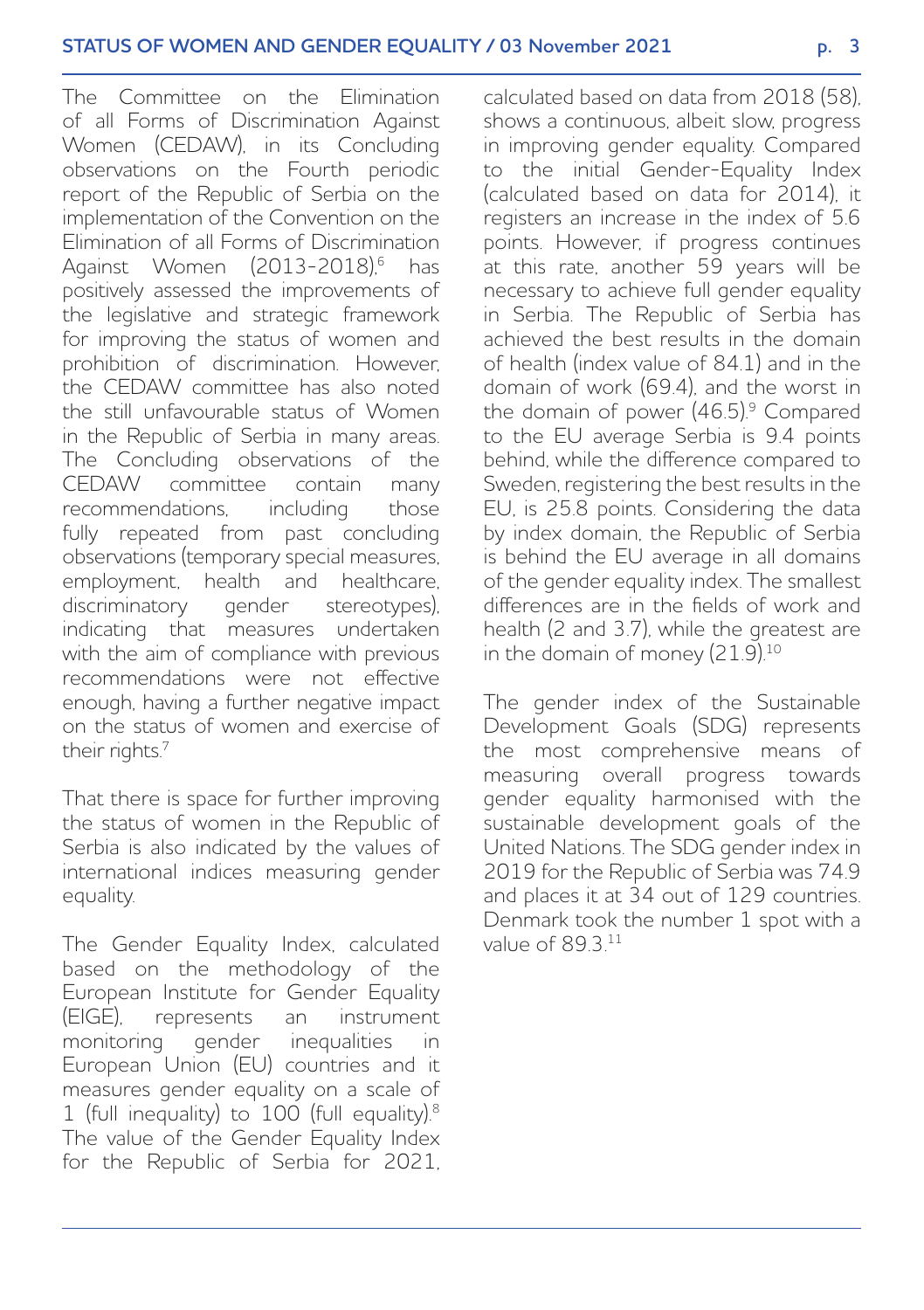# **Socio-Economic Status of Women in the Republic of Serbia**

This chapter covers the socio-economic status of women in the Republic of Serbia through analysing their status in the labour market, in the educational, healthcare and social welfare system, and examining the incidence and prevalence of women against women.

### **Labour Market**

The Republic of Serbia continuously registers higher employment and activity rates among men, while women's unemployment and inactivity rates are higher. During 2020, as in previous years, the activity rate of men over 15 years of age was nearly 15 percentage points (pp) higher than the activity rate of women (60% compared to 45.5%). The significant difference in activity resulted in an employment gap, thus the employment rate of women was 42.1%, while the employment rate of men was 56.6%.

#### *Chart 1. Main labour market indicators 2020. (in %)*



Source: LFS, SORS

Differences in the main labour market indicators are also noticeable regarding only the women's part of the labour force. On a regional level, the best results are registered by the Belgrade region, while Southern and Eastern Serbia region registers the lowest employment rate and highest unemployment rate. By age, the most vulnerable group are young women aged 15-24. Their employment rate in 2020 was 14.9%, while their unemployment rate was 29.5%, compared to the 54.8% and 9.9% that were the employment and unemployment rates for working-age women (15-64).

#### *Chart 2. Regional overview of the main labour market indicators for women, 2020. (in %)*



Source: LFS, SORS

The contingent of employed women is dominated by women aged 35-54 years, while the share of older women (55-64) is considerably lower. By number of employed women, the region of Šumadija and Western Serbia and the Belgrade region are ahead, while the lowest number of employed women are in the region of Southern and Eastern Serbia. Women have considerably more access to jobs in urban environments, thus nearly 60% of employment women are employed in cities.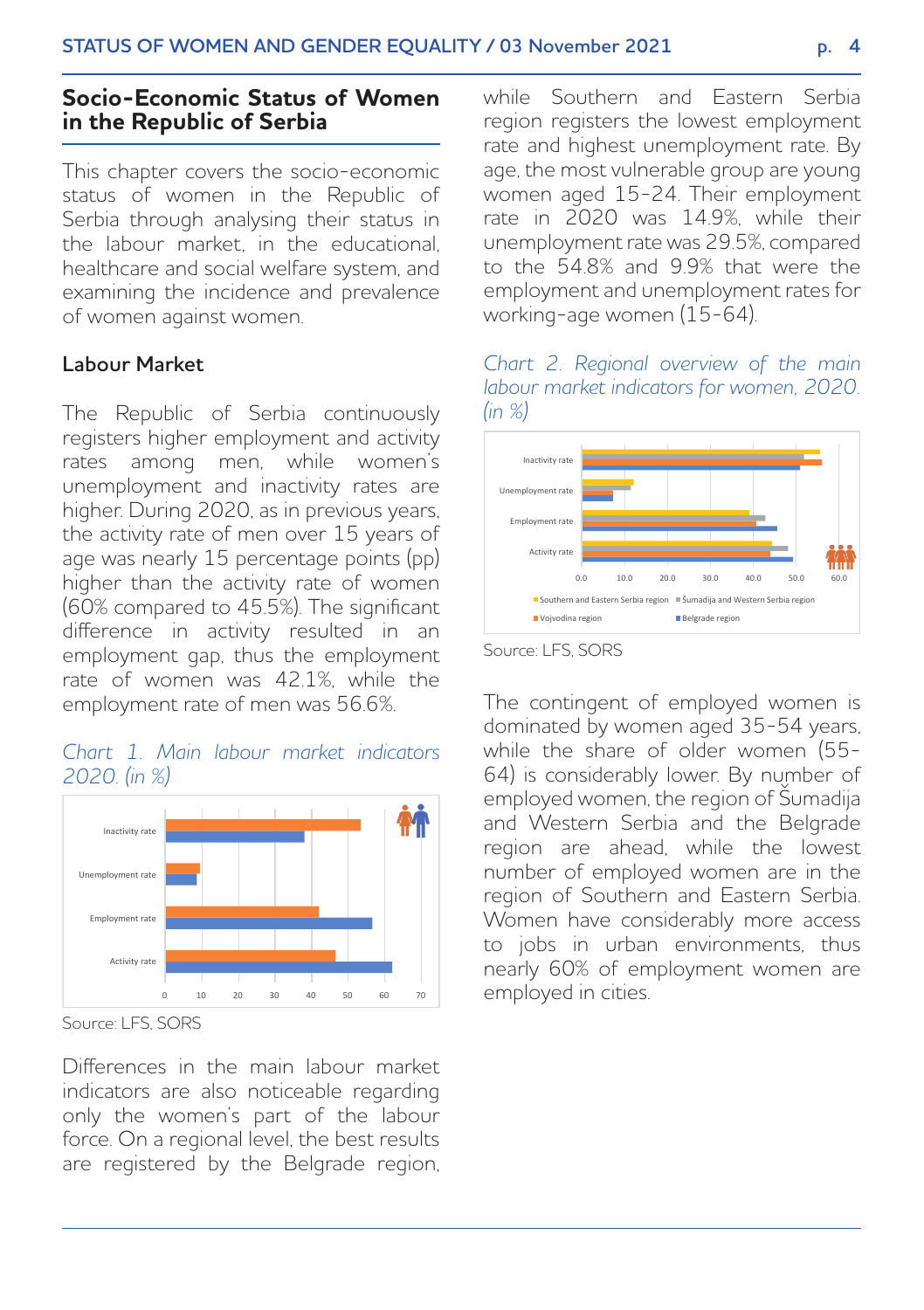



Source: LFS, SORS

Inactivity among women has stabilised at a level of 53% during the past fiveyear period. At the same time, inactivity among men is between 37% and 38%. The inactivity of women in the market is caused by a large number of factors. notably: 1) performance of unpaid housework, including care for children, the sick and/or elderly persons in the household; 2) inadequate support in harmonising work and family obligations; 3) discriminatory behaviour of employers towards young women; 4) existing pay gap; 5) lower legal age limit for retirement; and 6) existence of a minimum legal basis for social welfare contributions, discouraging<br>part-time employment Although part-time employment. legislation approves paternity leave and leaves for caring for a child for fathers, there are still stereotypical, gender-based prejudices that childcare and housework are women's responsibilities. The lack of state services tasked with childcare in rural areas increases the scope of unpaid housework performed by women.

As stated, the reasons leading to higher inactivity among women are numerous. Still, the most notable is care for children and adult incapable persons and other family reasons - 9.7% of inactive women in 2020 list these two reasons as the cause of inactivity, compared to 1.6% of inactive men.

*Chart 4. Inactive persons not seeking work due to care for children or other incapable persons, by sex, 2020. (in %)*



Source: LES, SORS

Kada su zaposlene, žene, takođe, zbog brige o deci ili nesposobnim odraslim licima, u većoj meri koriste opciju rada kraće od punog radnog vremena od muškaraca.

### *Chart 5. Part-time employed, by reason and sex, 2020. (in %)*



Source: LFS, SORS

Nepovoljniji položaj žena na tržištu The unfavourable status of women in the labour market is also reflected through the pay gap between men and women.<sup>12</sup> According to the Statistical Office of the Republic of Serbia, the pay gap in 2018 in the Republic of Serbia was 8.8%. The pay gap is most expressed among persons with low qualifications<sup>13</sup>, aged  $30-39$  and 40-49. By occupation, the highest pay gap is registered among craftspeople, engineers, professional associates, technicians, and artists.

In September 2020, the average gross salary for women was 89.9% of the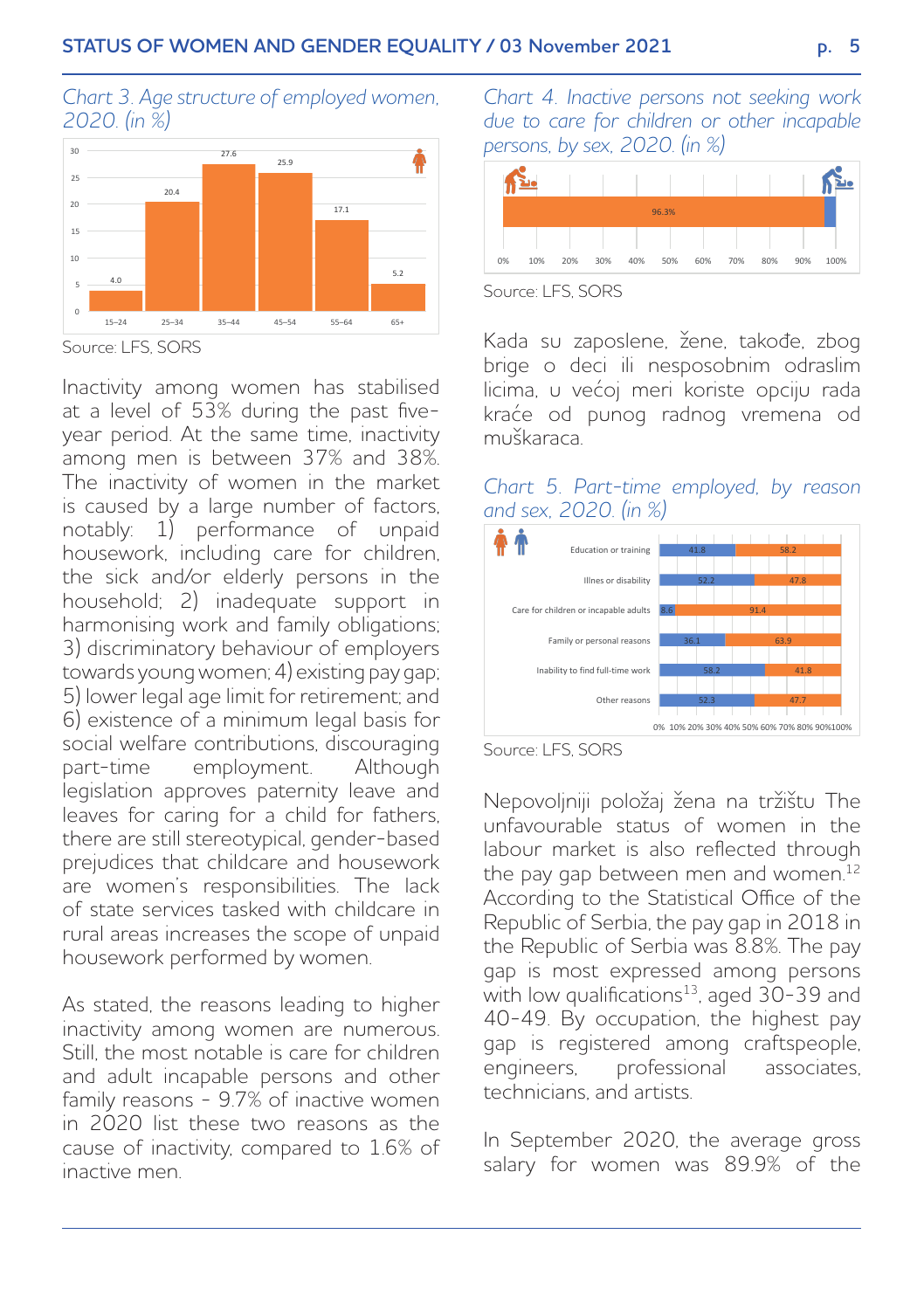average gross salary of men, amounting to RSD 77.826. The difference between the average salary for women and men was the most prominent in 2017 when the salary for women was only 82% of the salary for men.

### *Chart 6. Trends in gross earnings, by sex, (in RSD 000)*



Source: Income Statistics, SORS

*The positions where men and women are employed also contribute considerably to this disparity in salaries. According to SORS data, in 2020 positions that involve the control and management over the work of at least one employee (other than an intern) were filled by men in the majority of cases.*

# *Chart 7. Employees in management positions, by sex, 2020. (in %)*



Source: LFS, SORS

#### **Education**

According to the results of the Census of the Population, Households and Dwellings in the Republic of Serbia in 2011, 3.1% of women aged 10 or more were illiterate (compared to 0,7% of men). At the same time, 53% of women and 49% of men aged 15 or more were computer illiterate.

The structure of the population aged 15 or more by education level shows that the share of women and men with higher education is equal, while the share of women without education or incomplete primary school is twice that of the same share for men. Women also complete secondary education to a lower extent.





Source: Census of Population, Households and Dwellings, SORS

The number of children enrolled in preschool education registered a constant increase during the past period (except 2020, specifically due to the COVID-19 pandemic). The coverage of girls and boys aged 0-6 by preschool education was identical in 2020, amounting to 48%.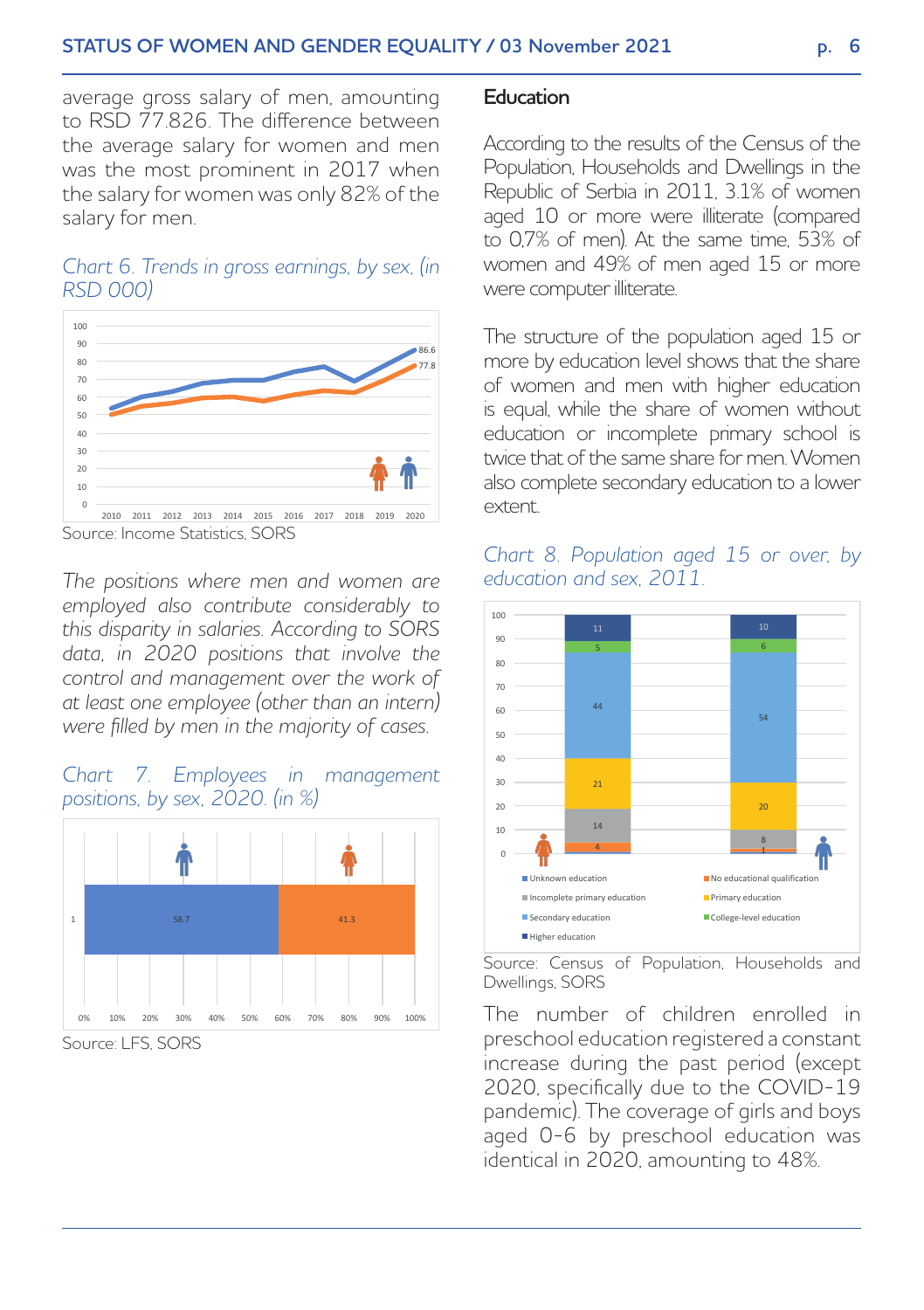# *Chart 9. Children in preschool education, by*



Source: Education Statistics, SORS

The number of girls enrolled into the first grade of primary school is lower than the number of boys, in line with the sex structure of the population aged 7. The coverage of girls aged seven by regular primary education was slightly above the coverage of boys of the same age (94.8% compared to 94.3%).

#### *Chart 10. Children enrolled in first grade of primary school, by sex.*



Source: Education Statistics, SORS

Regarding completion of primary school, girls have been registering better results during past years. The drop-out rate in regular primary schools among girls in 2019 returned to 2014 levels, amounting to 0.5%. At the same time, the dropout rate for boys in primary education doubled, amounting to 0.8% in 2019.

*Chart 11. The drop-out rate in regular primary schools, by sex.*



Source: Education Statistics, SORS

According to data on the children enrolled in secondary schools, the number of boys, year on year, is higher than the number of girls in secondary education. Unlike the coverage with first grade of primary school, the coverage with first grade of secondary school is slightly higher among boys (92.8%) than among girls (92%). Girls enrol significantly more in gymnasiums, slightly more in four-year vocational schools, while boys enrol more in threeyear secondary schools.





Source: Education Statistics, SORS

Girls were more successful than boys in completing secondary education during the past period. Only 0.7% of girls (compared to 1.4% of boys) dropped out of school in 2019 in regular secondary schools.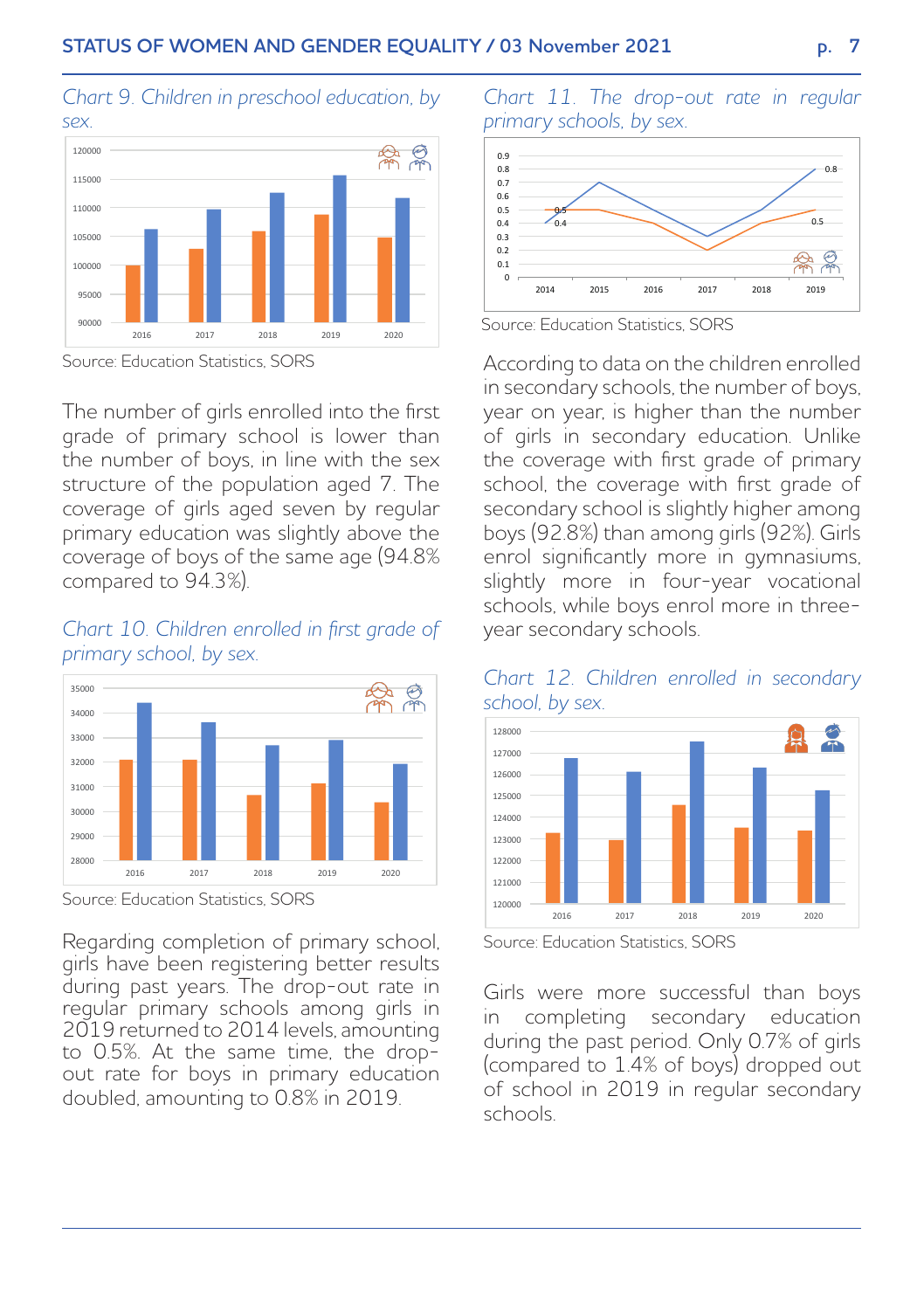*Chart 13. Drop-out rate in regular secondary schools, by sex.*



Source: Education Statistics, SORS

According to SORS data, a total of 241,605 students were enrolled at all higher education institutions and at all levels of study in the Republic of Serbia during the 2020/21 school year. Among the total number of enrolled, 102,870 students (42.6%) are male, while 138,735 (57.4%) are female.14 A total of 41,331 students have graduated during the calendar year of 2020 at all higher education institutions and at all study levels. 16,488 or 39.9% are men among the total number of graduates, while 24,843 or 60.1% are women.15





Source: Education Statistics, SORS

Although SORS data shows that year-onyear more women are enrolled in higher education institutions, and more women complete the faculty they enrolled  $in^{16}$ and more women complete doctoral

studies<sup>17</sup>, women work on scientific and research work far less. The membership of the Serbian Academy of Sciences and Arts (SANU) is still dominated by men.

# *Chart 15. SANU members, by sex, 2020.*



Source: Women and men in the Republic of Serbia, SORS according to SANU records

#### **Health and Healthcare**

The average age of women in the Republic of Serbia in 2020 was 44.8, 2.8 years more than the average age of men. Women also register a longer life expectancy, 77.2 years, compared to 71.4 among men. At the same time, the ageing index18 for women was considerably higher than the ageing index of men. The high values of this index indicate that the average age will increase during the coming years. Suppose we add to this the information that the dependency index for those older than  $65$  years<sup>19</sup> is also higher among women than among men. In that case, we may conclude that it is necessary to focus public policy in the forthcoming period towards older women and the conditions of their life and health.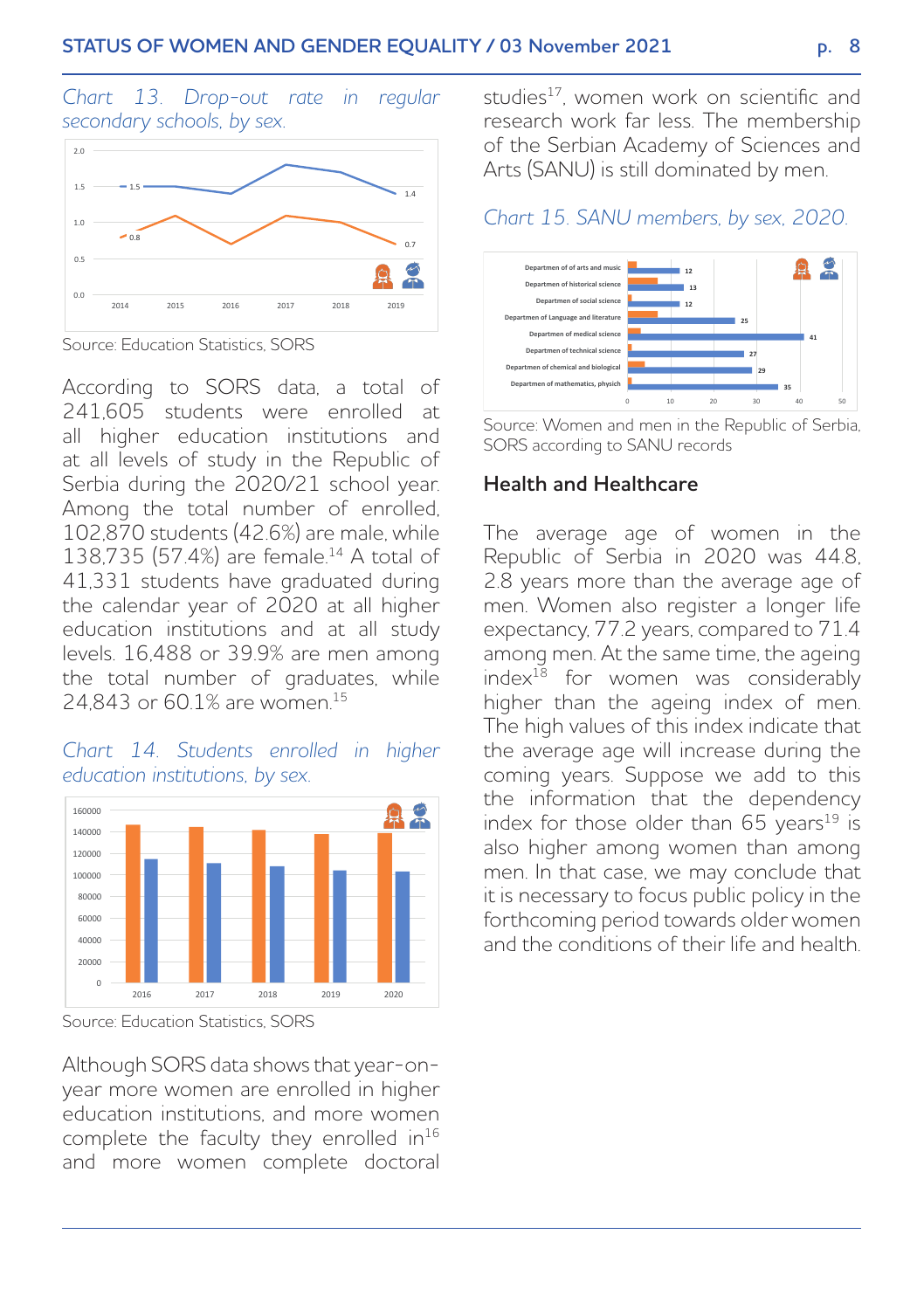# *Chart 16. Life expectancy, by sex.*



Source: Vital Statistics, SORS

#### *Chart 17. Ageing index of the population, by sex.*



Source: Demographic indicators, SORS

The Survey on Income and Living Conditions (SILC) results indicate that the health status of women is somewhat better than that of men. Women on average reach 69 healthy years of life, while the healthy life for men on average lasts 2 years less. On the other hand, the personal perception of health is worse for women - 54.7% of women assessed their health as good or very good in 2019 (compared to 63.6% of men). At the same time, 18.4% of women and 12.7% of men assessed their health as poor or very poor.

## *Chart 18. Healthy years of life, by sex.*



Source: Women and men in the Republic of Serbia, SORS

Regarding the accessibility of healthcare, women are equally vulnerable as men - 10.2% of the representatives of both sexes needed a doctor yet did not visit one in 2019. However, the reasons for the lack of doctor visits differ significantly between men and women. To a greater extent, women cannot afford a visit to the doctor or lack adequate transportation to the doctor, while men tend more to wait for the situation to change itself or cannot find the time due to their jobs.

#### *Chart 19. Main reasons for lack of visits to the doctor, by sex, 2019.*



Source: Women and men in the Republic of Serbia, SORS

The European Health Interview Survey (EHIS) implemented by SORS in 2019 indicate that women (aged 15 or over) had more cases of chronic non-communicable diseases - 52.9% of women compared to 44.5% of men. The diseases significantly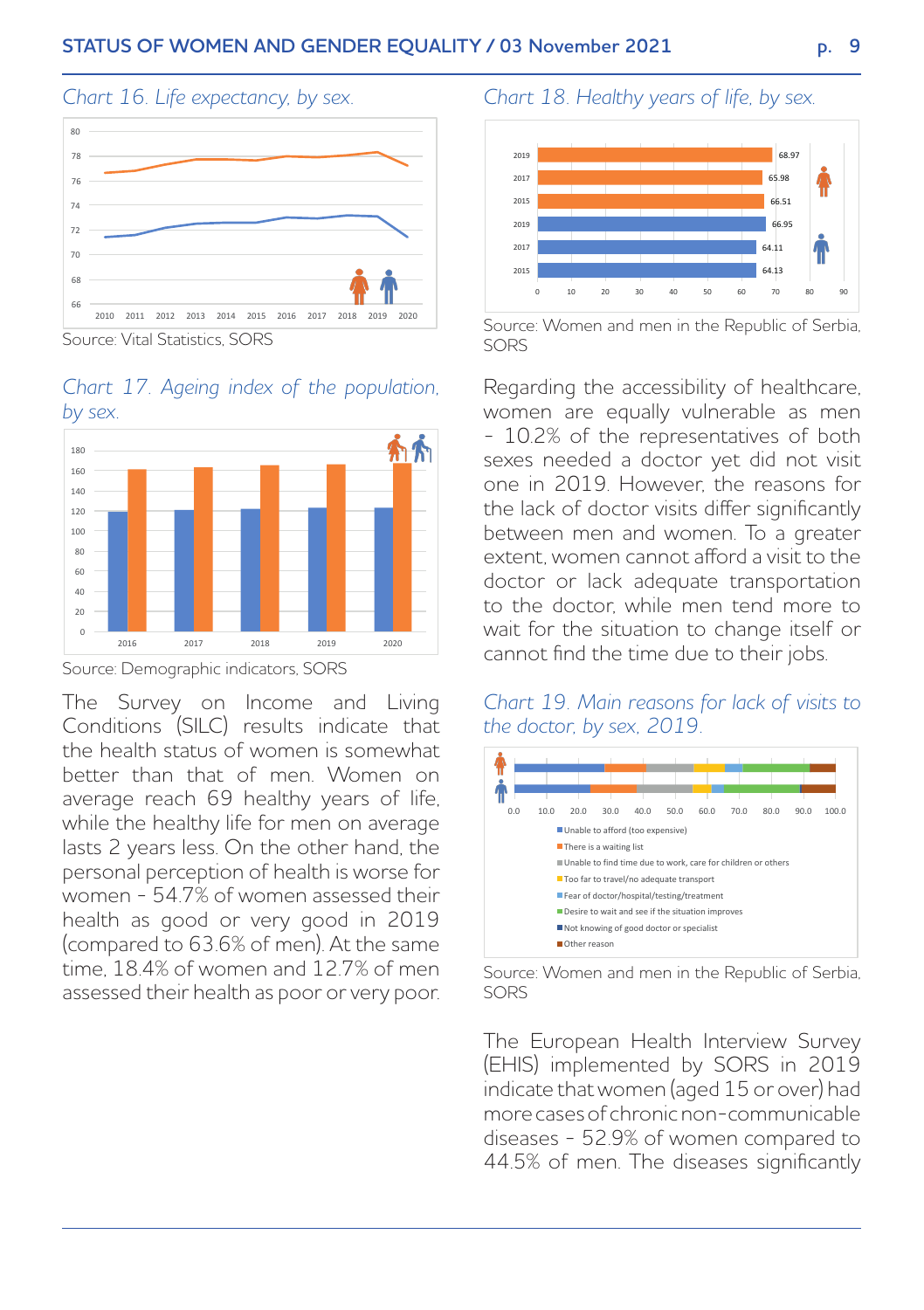more frequent among women in 2019 were: increased blood pressure (32.3% for women and 26.7% for men), deformity of the lumbar spine or other chronic back problems (20.4% for women and 13.7% for men), neck deformity or other chronic cervical spine problem (15.9% for women and 8.0% for men), increased fat content in blood (13.1% for women and 8.4% for men), arthrosis (9.4% for women and 4.2% for men), coronary heart disease or angina pectoris (10.2% for women and 7.4% for men) and allergies (8.8% for women and 5.8% for men). No significant difference was found in the frequency of occurrence among sexes for the following chronic diseases or states: diabetes asthma urinary incontinence, chronic bronchitis, or liver cirrhosis. Men show significantly higher incidences of myocardial infarction and brain stroke<sup>20</sup>

Mental health is one of the main components of an individual's health and has a vital role in the disease burden. Symptoms of depression were present to a significantly higher percentage among women (2.8%) than men (1.5%).

The leading causes of mortality among women and men are cardiovascular diseases, tumours, and other causes. Regarding the structure of deceased by lead causes of mortality, women die more from cardiovascular diseases and endocrine gland diseases, food, and metabolism. In contrast, men die more from tumours and respiratory system diseases.

*Chart 20. Deceased by leading causes of mortality, by sex, 2019.*



Source: Women and men in the Republic of Serbia, SORS

### **Social welfare**

The at-risk-of-poverty rate for women in the Republic of Serbia in 2019 was above average, amounting to 23.6%. Poverty affected the most girls up to 17 years of age (at-risk-of-poverty rate 29.3%) and women aged 18-24 (at-risk-of-poverty rate 26%).<sup>21</sup> Two main types of handouts are provided in the Republic of Serbia to secure a minimum living standard: financial social assistance and child allowance. According to data from the Ministry of Labour, Employment, Veteran and Social Affairs (MoLEVSA), in December 2020. the right to financial social assistance (FSA) was utilised by 90,028 families, i.e. 218,166 persons, 3.9% less than during the previous year. The number of FSA beneficiaries was reduced by 11% during a five-year period. Since FSA is awarded to families, MoLEVSA does not publish data on the gender structure of FSA beneficiaries, thus it is not possible to make conclusions on the adequacy of targeting these material handouts by sex.

During 2020 the records of social work centres (SWC) held a total of 727,087 beneficiaries, or 10.2% of the total population of the Republic of Serbia.22 The total number of beneficiaries is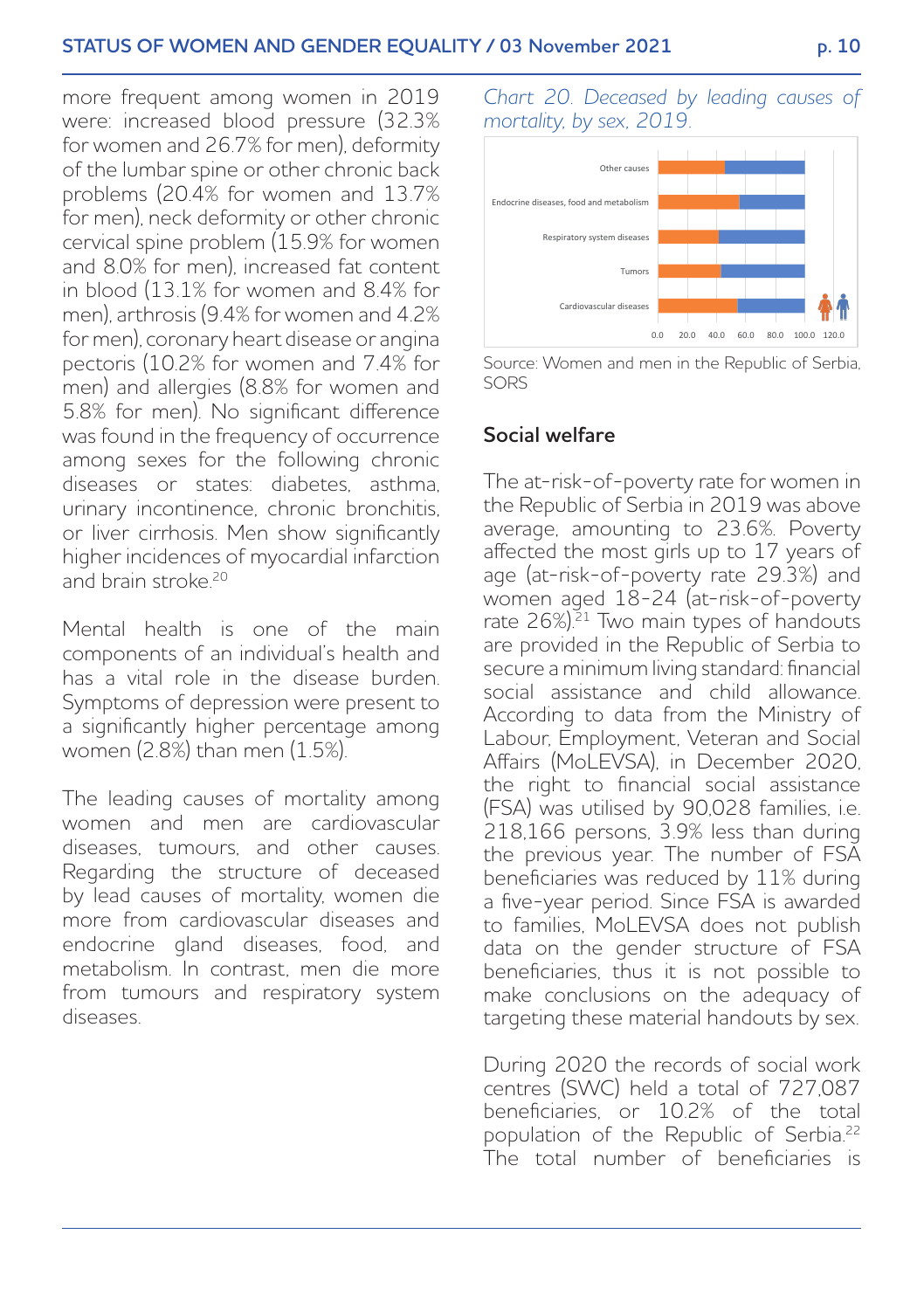dominated by women, while only the category of children shows a higher share of boys compared to girls.

#### *Chart 21. Beneficiaries in SWC records by age and sex, 2020.*



Source: Report on the work of SWCs for 2020, RISP

Children beneficiaries of SWCs are predominantly children from materially vulnerable families, and children whose parents are disputing the method of exercising parental rights. Adult SWC beneficiaries are predominantly materially vulnerable beneficiaries, followed by persons with disabilities and victims of violence.

#### **Violence against Women**

Violence against women in the Republic of Serbia is widespread. This fact is indicated by the results of a quantitative study implemented by OSCE in 2018 on a representative sample of women aged 18 to 74 living in the Republic of Serbia.23 According to this study, 62% of the surveyed women have experienced violence after the age of 15, while 25% have experienced violence during the 12 months preceding the study. The study also indicated low rates of reporting violence to the police and other competent bodies and confirmed gender stereotypes and prejudice that contribute to the non-reporting of violence. As many as 29% of the respondents believe domestic violence is a private issue, while 19% believe the victim herself often causes the violence<sup>24</sup>

Monitoring the phenomenon of violence against women still relies on ad-hoc studies or is based on partial, non-collated records of competent institutions. There is still no central record of cases of domestic violence that would, in accordance with the Law on the Prevention of Domestic Violence, be kept by the Republic Public Prosecutors' Office, so as to considerably facilitate the overview and monitoring of data from various sources (police, prosecution, courts and social work  $($ centres $)$ <sup>25</sup>

#### **Data on cases of domestic violence and measures undertaken under the competence of social work centres**

The total number of reports of violence has been growing continuously during the past ten years. SWCs have registered 36,656 reports of domestic violence in 2020. In the great majority of cases, the victims of violence are women. Across all age categories reports of violence against females are more numerous.<sup>26</sup>



*Chart 22. Reports of violence in SWC by age and sex, 2020.* 

Source: Report on the work of SWCs for 2020, RISP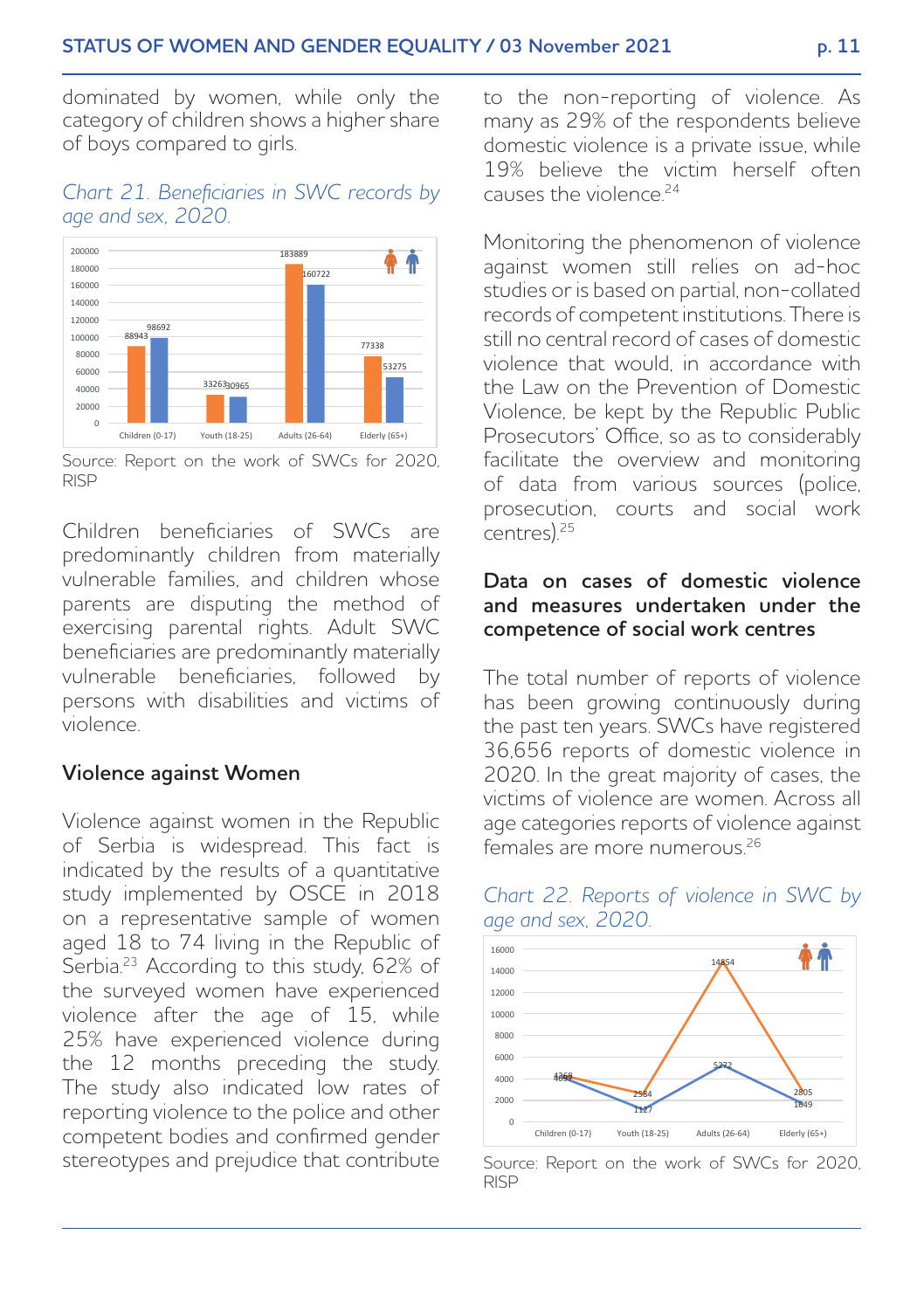According to the Family Law, domestic violence is exhibited in various forms: physical, psychological, sexual and economic violence.

The number of reports of physical violence against adults in 2020 is 13,544. Among the total number of reports of physical violence against adult beneficiaries in 2020, 71.8% of the reports are cases of gender-based violence against women.27

#### *Chart 23. Reports of physical violence against adult SWC beneficiaries by age and sex, 2020.*



Source: Adults in the social protection system in 2020, RISP

There were 14,008 adult victims of psychological violence reported in 2020. The share of reports of psychological violence against adult women in the total number of reports in 2020 was 71.3%.28

*Chart 24. Reports of psychological violence against adult SWC beneficiaries by age and sex, 2020.*



Source: Adults in the social protection system in 2020, RISP

The data indicates that in 2020 SWCs have registered 595 reports for economic violence against adult beneficiaries. Women are more often victims of economic violence across all age categories. The share of women in the total number of reports of economic violence against adult beneficiaries in 2020 was 69.5%.29

*Chart 25. Reports of economic violence against adult SWC beneficiaries by age and sex, 2020.*



Source: Adults in the social protection system in 2020, RISP

There were 142 reports of sexual violence against adults in 2020. Women are more often victims of sexual violence across all age categories, and in 2020 the share of reports where women were victims of sexual violence was 70.4%.30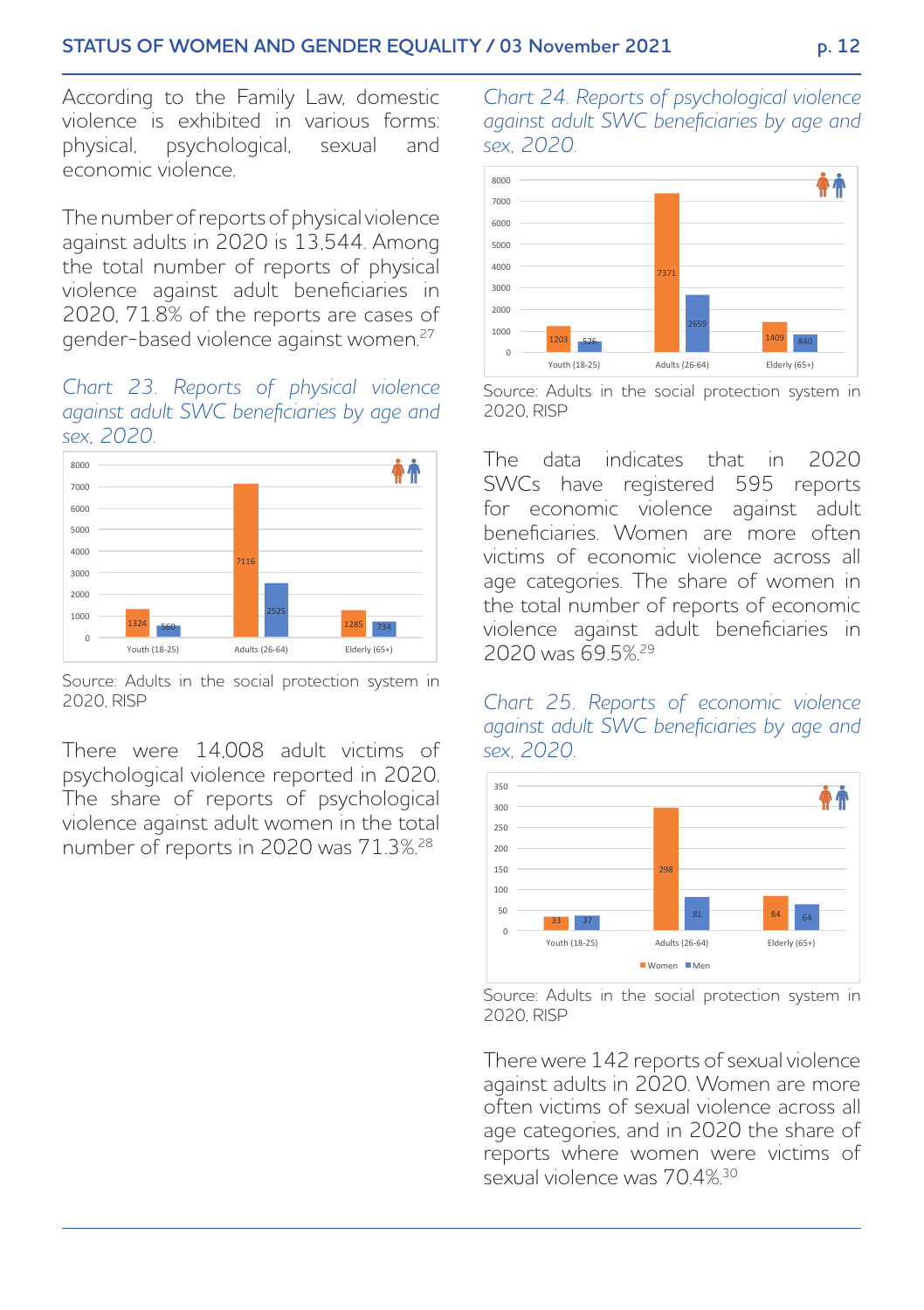*Chart 26. Reports of sexual violence against adult SWC beneficiaries by age and sex, 2020.*



Source: Adults in the social protection system in 2020, RISP

The social welfare system has at its disposal several different services intended for victims of violence: the services of accommodation in shelters, drop-in centres, SOS hotlines for women with experiences of violence and supported housing services..

The number of beneficiaries using accommodation in shelters for victims of violence in 2020 was 259, with 50% of the beneficiaries being adults. The services of accommodation in shelters for victims of violence in 2020 were used exclusively by women.<sup>31</sup> The total number of calls to SOS hotlines for women victims of violence in 2020 was 17,176, and the total number of female beneficiaries was 2,682, with 2,642, i.e. 98.5% being adults. Women aged 26 to 49 dominate with a share of 64.3% while the lowest percentage of women are those aged over 80, amounting to 4.1%.32 During 2020 only one licenced provider provided the supported housing service for 11 women victims of human trafficking. 33

#### **Data on cases of domestic violence and measures undertaken under the competence of the police**

The total number of cases of domestic violence registered by the police in 2020 was 26,818.<sup>34</sup> In 2020 the police issued 19,721 orders for emergency measures,35 i.e. in 73.5% of the cases.<sup>36</sup> During 2020 the police issued 8,764 orders with both emergency measures (a measure of temporary removal of the perpetrator from the apartment and measure of temporary restraining of the perpetrator from contacting or approaching the victim of violence). The total number of emergency measures of temporary removal was  $9,080$  i.e.  $50.2\%$  of all orders.

Based on the records kept by the MoI on the sex of perpetrators of domestic violence, in 2020 there were 18,041 male perpetrators (83.7%) and 3,511 female perpetrators (16.3%). Male perpetrators of violence were issued 84.4%, while female perpetrators of violence were issued 15.6% of police orders on emergency measures in 2020.



*Chart 27. Perpetrators and issued orders on emergency measures, by sex, 2020.*

Source: Ninth report on the independent monitoring of the implementation of the Law on the Prevention of Domestic Violence in Serbia January – December 2020, AWC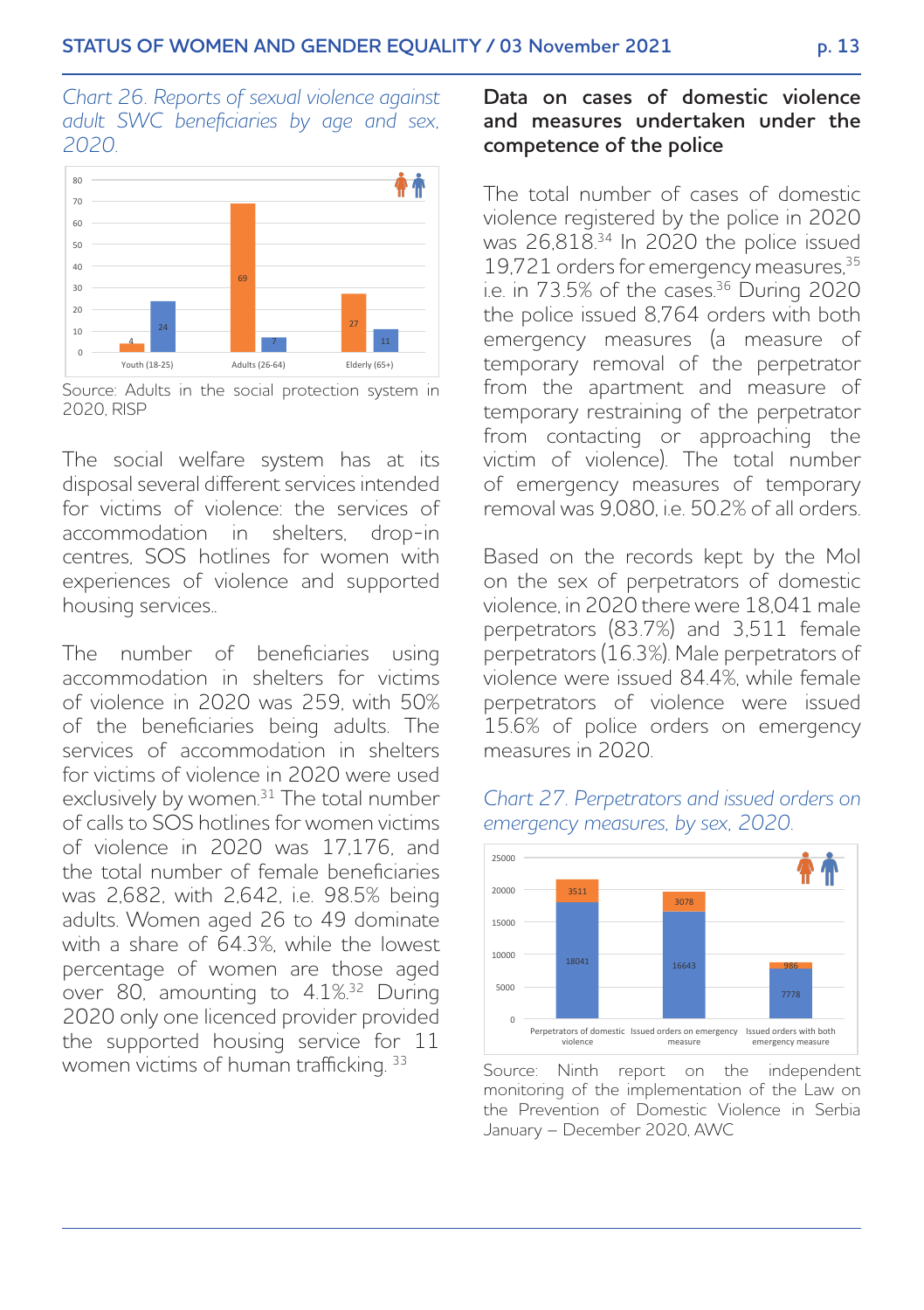#### **Data on violence and measures undertaken under the competence of the prosecution**

Basic public prosecutor's offices (BPPO) in Serbia deliberated on 45,805 cases of domestic violence in 2020.

The BPPOs have proposed the introduction of a total of 19,280 emergency measures, 97.8% of the number of police orders. The court has adopted 18,557 proposals for extending the emergency measures, representing 96.3% of the proposals and reflecting a high accordance between the proposals and decisions of these two bodies.<sup>37</sup>

#### *Chart 28. Emergency measures, 2020.*



Source: Ninth report on the independent monitoring of the implementation of the Law on the Prevention of Domestic Violence in Serbia January – December 2020, AWC

BPPO representatives have submitted a small number of filings for measures of protection from domestic violence based on official duties (in line with the Family Law), only 213, and this comprises only 1.1% of the number of adopted proposals for extending emergency measures. The number of adopted prosecution filings for protection measures is not comparable to the number of proposals, amounting to only 69, a consequence not only of the inefficiency of the proceedings, but also the extraordinary circumstances of the

work of courts during the COVID-19 pandemic, confirming that the protective effect of these measures (more extended term protection of victims) could not be counted on in 2020.

The records on the parties incurring damages (victims) are maintained by the Republic Public Prosecutor's Office (RPPO), and in regards to domestic violence in 2020 in the Republic of Serbia, they have registered 21,535 victims, slightly less than the number of perpetrators of violence (registered by the police). Women were victims of reported domestic violence in 15,606 (72.5%) of cases, while men were registered as victims of domestic violence in 5,929 cases (27.5%).38





Source: Ninth report on the independent monitoring of the implementation of the Law on the Prevention of Domestic Violence in Serbia January – December 2020, AWC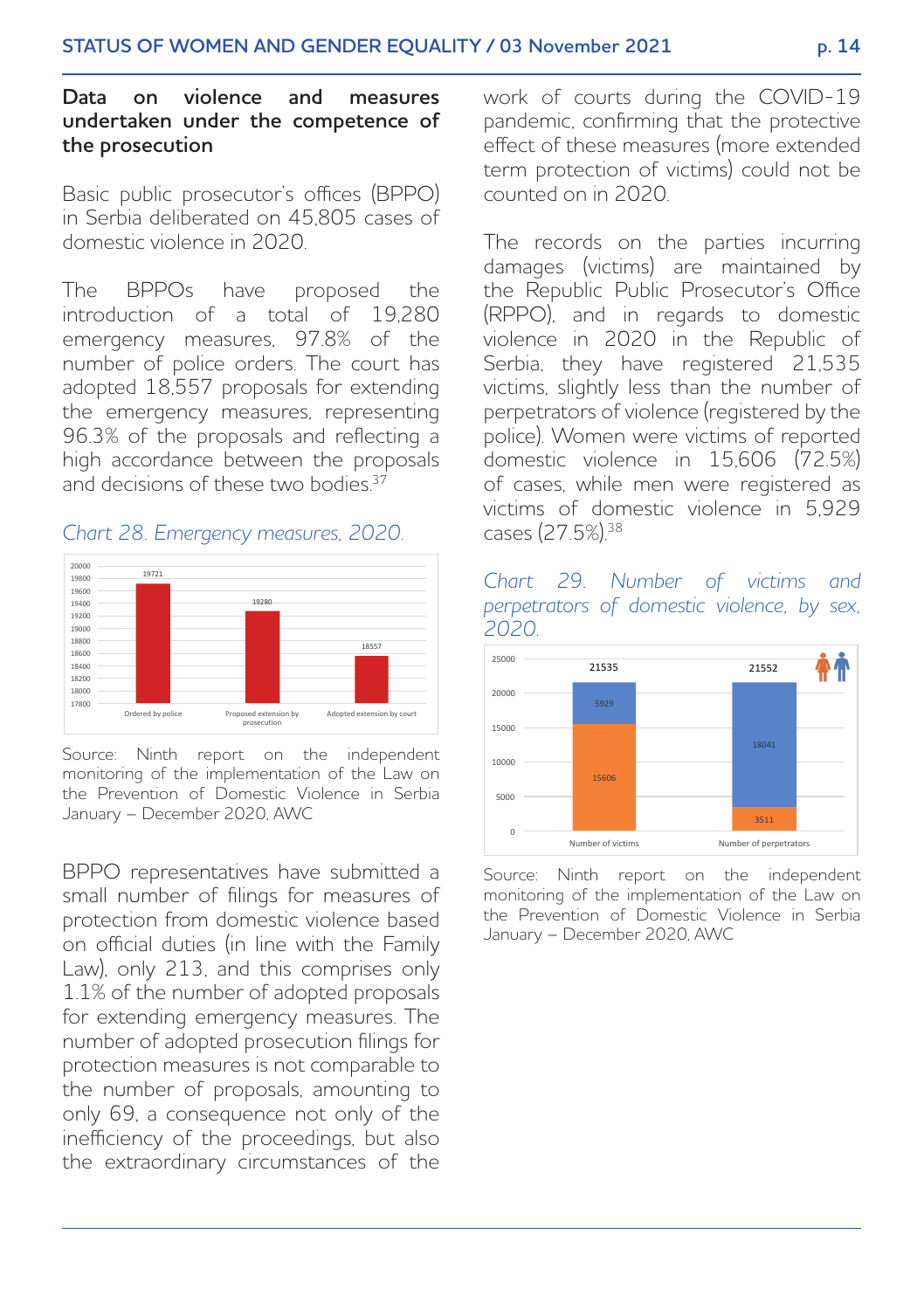# **Legislative and Strategic Framework in the Republic of Serbia**

#### **Legislative Framework**

The umbrella law regulating the field of gender equality and having the greatest effect on the status of women in the Republic of Serbia is the Law on Gender Equality<sup>39</sup>, adopted in 2021. This law regulates the term, meaning and policy measures for achieving and improving gender equality, and measures to combat and prevent all forms of gender-based violence, violence against women and domestic violence. The measures for achieving and enhancing gender equality involve the creation of equal opportunities for the participation and equal treatment of women and men in all areas of life, such as: work, employment and self-employment, social welfare and healthcare, education, science and technological development, security and defence, transport, environmental protection, culture, public information, sports, political activity and public affairs, sexual and reproductive health and rights, access to goods and services.

In particular, the Law on Gender Equality prohibits gender inequality during absence from work due to pregnancy and care for a child (Article 33). In this regard, it is not permitted to transfer a female employee absent from work due to pregnancy, maternity leave, absence from work to care for a child, or absence from work for special care for the child, to other duties or referrals to work at other employers. The Law on Gender Equality has introduced a new legal term - sexual blackmail. Sexual harassment has already been prohibited, whereas the new law adds to the list of banned behaviours sexual blackmail at work or in regards to work based on sex, and/or gender, committed by employers, employees, or other persons engaged for work purposes against other employees or other persons engaged for work purposes (Article 32).

An important novelty introduced by the Law on Gender Equality compared to existing laws in the domain of healthcare and health insurance is that a person without health insurance on any other grounds shall acquire the right to health insurance based on unpaid work in the household (running the household, care for child raising, care for other family members), unpaid work on a farm, etc. (Article 28). This provision has made the first step towards the valuation of unpaid work within the household, performed in the majority of cases by women.

The Law on Gender Equality also prescribes the use of gender-sensitive language40 (Article 10) to eliminate gender stereotypes when exercising the rights and obligations of women and men. The use of gender-sensitive language is prescribed for textbooks and teaching tools, and in report cards and diplomas.

In accordance with the Law on Gender Equality, gender-based violence is any form of physical, sexual, psychological, economic or social violence perpetrated against a person or groups of persons for belonging to a certain sex or gender, while violence against women denotes the violation of human rights and a form of discrimination against women, and all acts of gender-based violence that lead to, or may lead to: physical, sexual, psychological, and/or financial harm or suffering for women (Article 6). The Law on Gender Equality envisages general and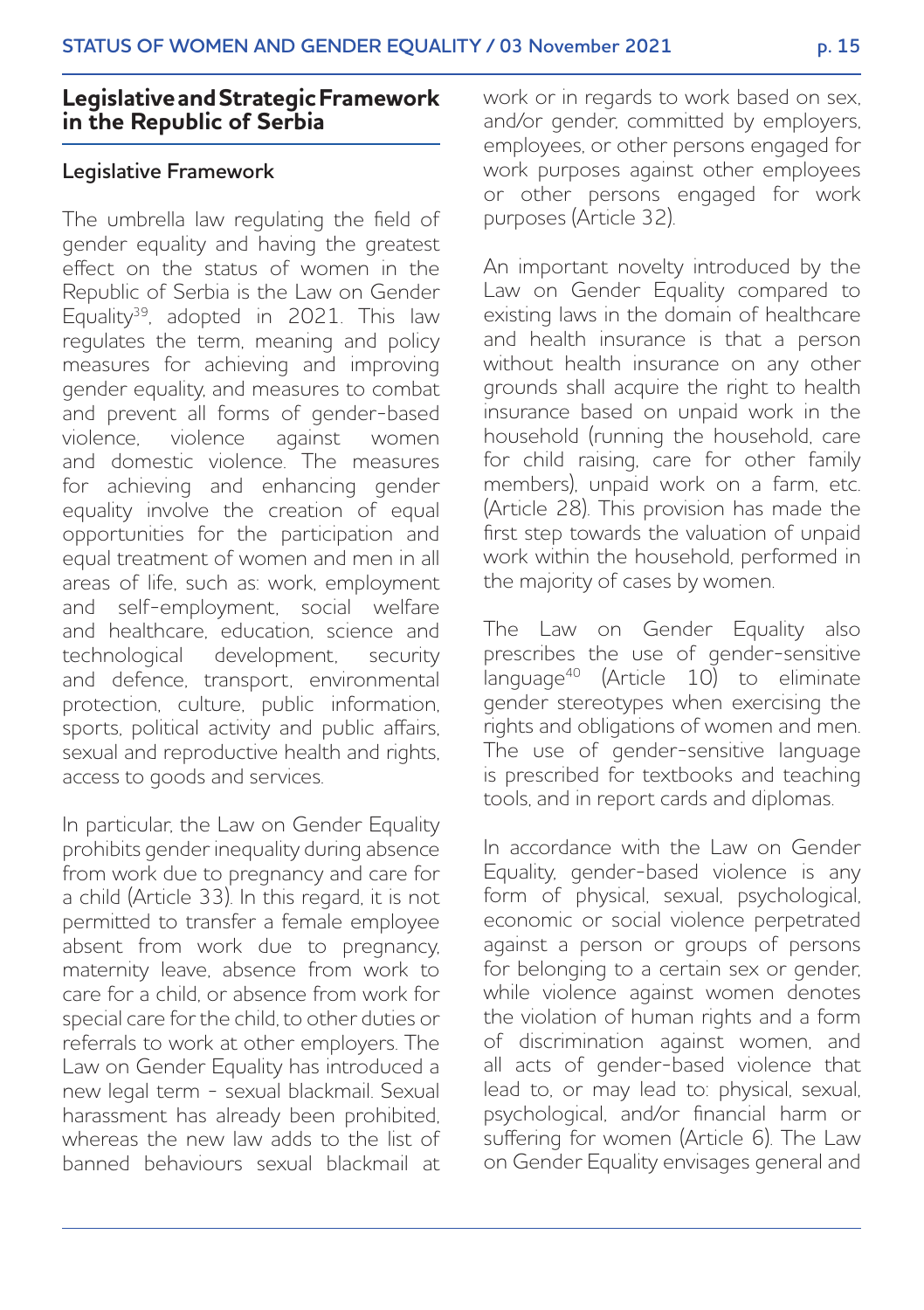specialised support services for victims of gender-based violence, including services of psychosocial assistance, SOS hotlines, counselling, safe accommodation for victims of violence, etc. provided within the social welfare system, following the Law on Social Welfare.

The Law on the Prohibition of  $Discription<sup>41</sup>$  regulates the overall prohibition of discrimination, forms and cases of discrimination, and procedures for protection from discrimination. This law explicitly prohibits discrimination based on sex, gender, or gender identity. Furthermore, it served in 2009 to establish the Commissioner for the Protection of Equality as an independent state body in performing the duties of protection of equality.

The Labour Law42 and Law on Employment and Unemployment Insurance<sup>43</sup> prohibit any form of discrimination based on sex or gender at work, both regarding work and during job-seeking. The Labour Law also prescribes a number of measures that should contribute to the equal status of women and men at work, in regards to motherhood, maternity leave and absence from work to care for a child, as well as for special care for a child or another person.

The Law on Healthcare<sup>44</sup> that rests on the principles of respect for human rights, equity, comprehensiveness, and accessibility of healthcare prescribes the prohibition of discrimination in the provisions of healthcare based on race, sex, gender, sexual orientation and gender identity, age, national affiliation, social origin, religion, etc.

The Law on Social Welfare45 from 2011 is also based on the principle of the prohibition of discrimination based on sex, race, age, national affiliation, etc. as well as the principle of the best interest of the beneficiary, involving the respect, inter alia, for the sex and life cycle of the beneficiary.

The Law on the Fundamentals of the Education System<sup>46</sup> guarantees children protection from all forms of discrimination, violence, abuse and neglect. This law also does not tolerate any form of discrimination in educational institutions, including discrimination based on sex, gender or sexual orientation.

Gender-based violence and violence against women, as noted above, is regulated under the Law on Gender Equality, while domestic violence, in addition to the Law on Gender Equality, is also regulated under the Law on Social Welfare, Family Law<sup>47</sup>, Law on the Prevention of Domestic Violence<sup>48</sup>, and is also identified as a criminal offence and regulated under the Criminal Code.49

Under domestic violence the Family Law covers: inflicting or attempting to inflict bodily harm; causing fear by the threat of murder or infliction of physical harm to a family member or a person close to them: coercion into sexual relations; leading into sexual relations or performing sexual relations with a person younger than 14 years of age or an incapacitated person; limiting the freedom of movement or communication with third persons; verbal abuse or any other rude, careless or malicious behaviour. The Family Law envisages the option of the court issuing one or several measures for protection against domestic violence against the family member committing violence, whereby they temporarily prohibit or limit the maintenance of personal relations with another family member.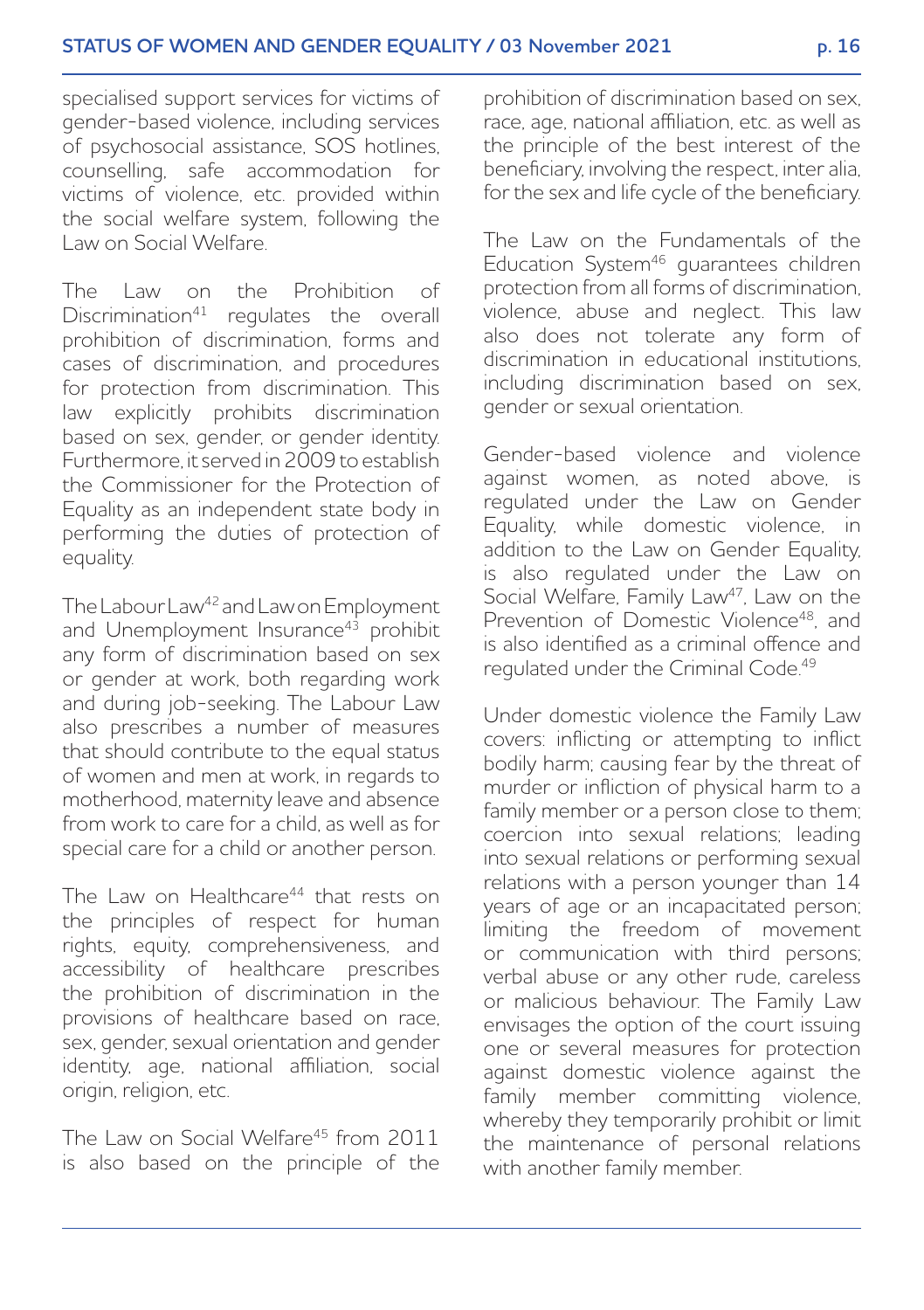The Law on the Prevention of Domestic Violence regulates the prevention of domestic violence and actions of state bodies and institutions in the prevention of domestic violence and providing protection and support to victims of family violence. The law envisages that everyone must report cases of domestic violence or immediate danger thereof without delay. The competent bodies designated for the prevention of domestic violence and provision of protection and support to victims of domestic violence and victims of criminal offences identified by this law are the police, public prosecutor's offices, general competence courts and misdemeanour courts, as the competent state bodies, and social work centres, as well as institutions.

The Criminal Code of the Republic of Serbia prescribes that the use of violence, threats of assault against the life or body, rude or careless behaviour endanger the tranquillity, bodily integrity, or state of mind of a family member shall be punished with a prison sentence of three months to 15 years (depending on the severity of the offence and outcome of the committed domestic violence).

#### **Strategic Framework**

In accordance with the Law on Gender Equality, measures for improving gender equality have been presented in the Gender Equality Strategy 2021-2030.50 The goal of the Strategy is overcoming the gender gap and achieving gender equality as a precondition for social development and improvement of the everyday lives of women and men, girls and boys. The vision planned to be achieved through the Strategy is a gender-equal Republic of Serbia where women and men, girls and boys, as well as persons of diverse gender identities are equal, have equal rights and opportunities for personal development, provide equal contributions to the sustainable development of society and accept equal responsibility for the future. The strategic framework is of key importance for raising the capacities of institutions and organisations, improving the coordination of key stakeholders, and raising the awareness of citizens on gender equality.51

The drafting and adoption of the new Gender Equality Strategy was preceded by the drafting of an ex-post analysis, i.e. the Final Evaluation of the National Gender Equality Strategy 2016-2020.<sup>52</sup> The evaluation has shown that the Strategy remains fully relevant for priorities in the field of gender equality and it responds to the needs of various social groups, including women from marginalised groups and those discriminated under multiple grounds. However, the evaluation also indicates unequal effectiveness in the implementation of the Strategy in various targeted areas, with greater effectiveness in gendering policies, institutions, decision-making processes, budgeting, prevention and combating of violence against women, and lower effectiveness in the fields of economic empowerment of women, improving the status of women from vulnerable groups, gender sensitive education. The effectiveness of the Strategy was also affected by the weaknesses of the first Action Plan for the implementation of the Strategy for 2016-2018, and the complete lack of a second Action Plan for 2019-2020. As a unified financial system did not support the Strategy, nor was there an established mechanism for monitoring the invested resources, the evaluation did not respond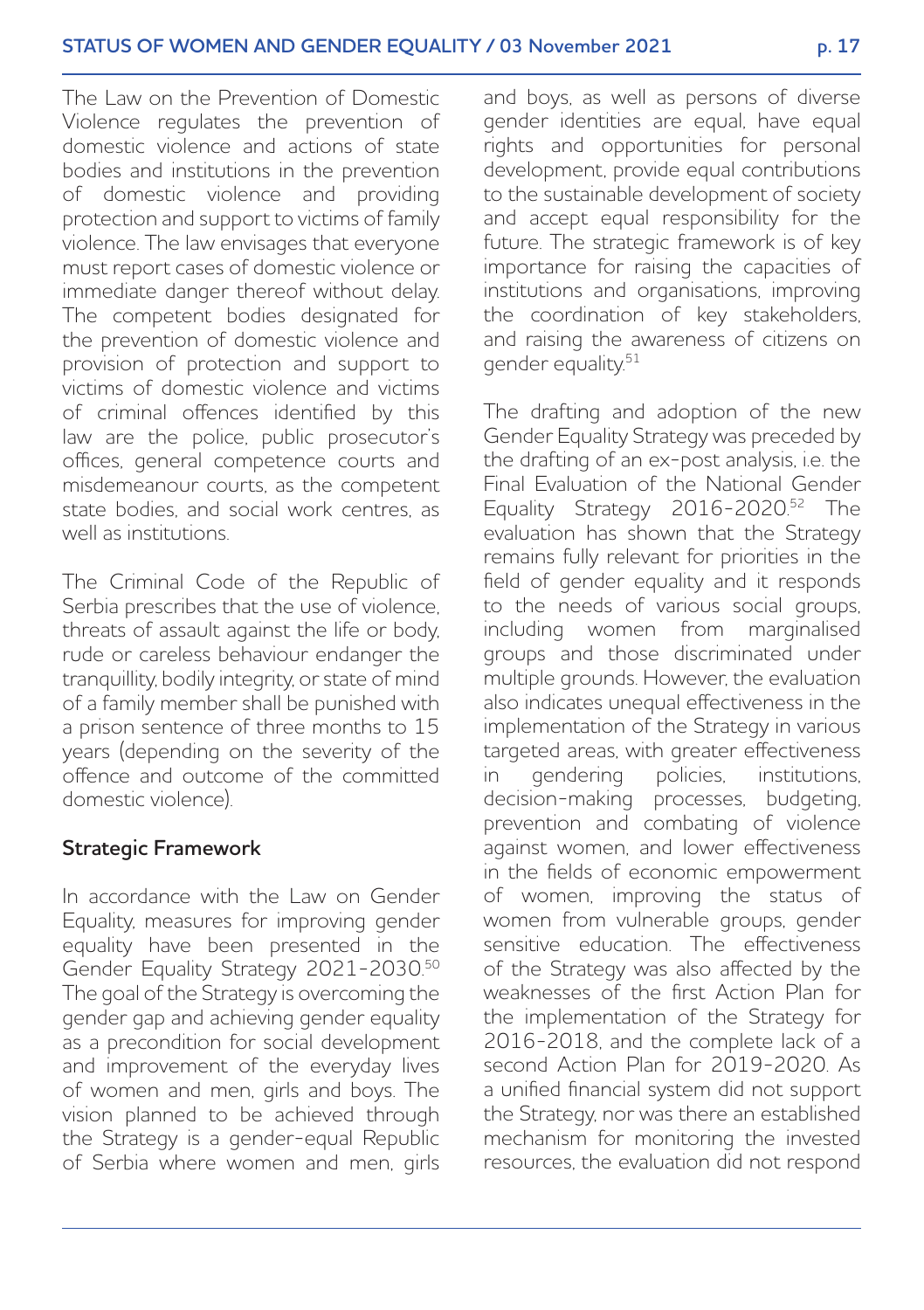to the question of efficiency of the previous National Gender Equality Strategy. The sustainability of achievements, according to the findings of the evaluation, depends on the institutional system that exists, but is insufficiently strong. The establishment of the Ministry for Human and Minority Rights and Social Dialogue could strengthen the institutional structure for gender equality.53

In 2021, the Government of the Republic of Serbia adopted the Strategy for Prevention and Combating Gender Based Violence against Women and Domestic Violence 2021-2025. The Strategy's main goal is to provide efficient prevention and protection from all forms of violence against women and girls and domestic violence and develop a system of support for victims of violence. The Strategy envisages ways to achieve these objectives, including the development of prevention<br>programmes through all systems programmes through all (education, healthcare, social welfare, etc.), the adoption of service standards of work programmes with offenders in cases of violence against women and domestic violence, establishment and improvement of general and specialised support services (SOS hotlines, shelters, free legal assistance, etc.) for women victims of violence across the entire territory of Serbia<sup>54</sup>

In 2021, a new proposal for a National Strategy for the Prevention and Protection from Discrimination 2021-2030 is initiated. The newly formed Ministry of Human and Minority Rights and Social Dialogue is running this process, with the inclusion of civil society organisations in a special working group.<sup>55</sup>

### **Overview of the Situation and Obligations in the Process of EU Accession**

Since 2014 the Republic of Serbia has participated in official negotiations on EU accession after receiving candidate status in 2012. In September 2013 the Government signed the Stabilisation and Association Agreement with the EU and committed to gradually harmonising national legislation with the set of general rights and mandatory obligations for all EU member states - the Acquis.

The issue of gender equality under the process of EU accession was noted upfront as an intersectoral issue under the Economic Reform Programme (ERP).56 The ERP for 2021-2023, just as the programmes for previous years, reviews all reform measures through their impact on gender equality, by implementing the gender equality test. Although most structural reforms are stated to have a neutral effect on gender equality, a positive step forward was made in raising awareness of the importance of considering these effects.

The Action Plan (AP) for Chapter 19 - Social Policy and Employment<sup>57</sup>, adopted by the Republic of Serbia in 2020, envisaged the Law on Gender Equality adoption by the end of 2020, completed during the first half of 2021. The AP for Chapter 19 also envisaged the adoption of an AP for the implementation of the National Gender Equality Strategy 2019- 2020. Although the process of drafting was initiated (a draft was produced, public review was implemented in five cities across the Republic of Serbia), it was never adopted and the period of validity of the Strategy has simply expired. The new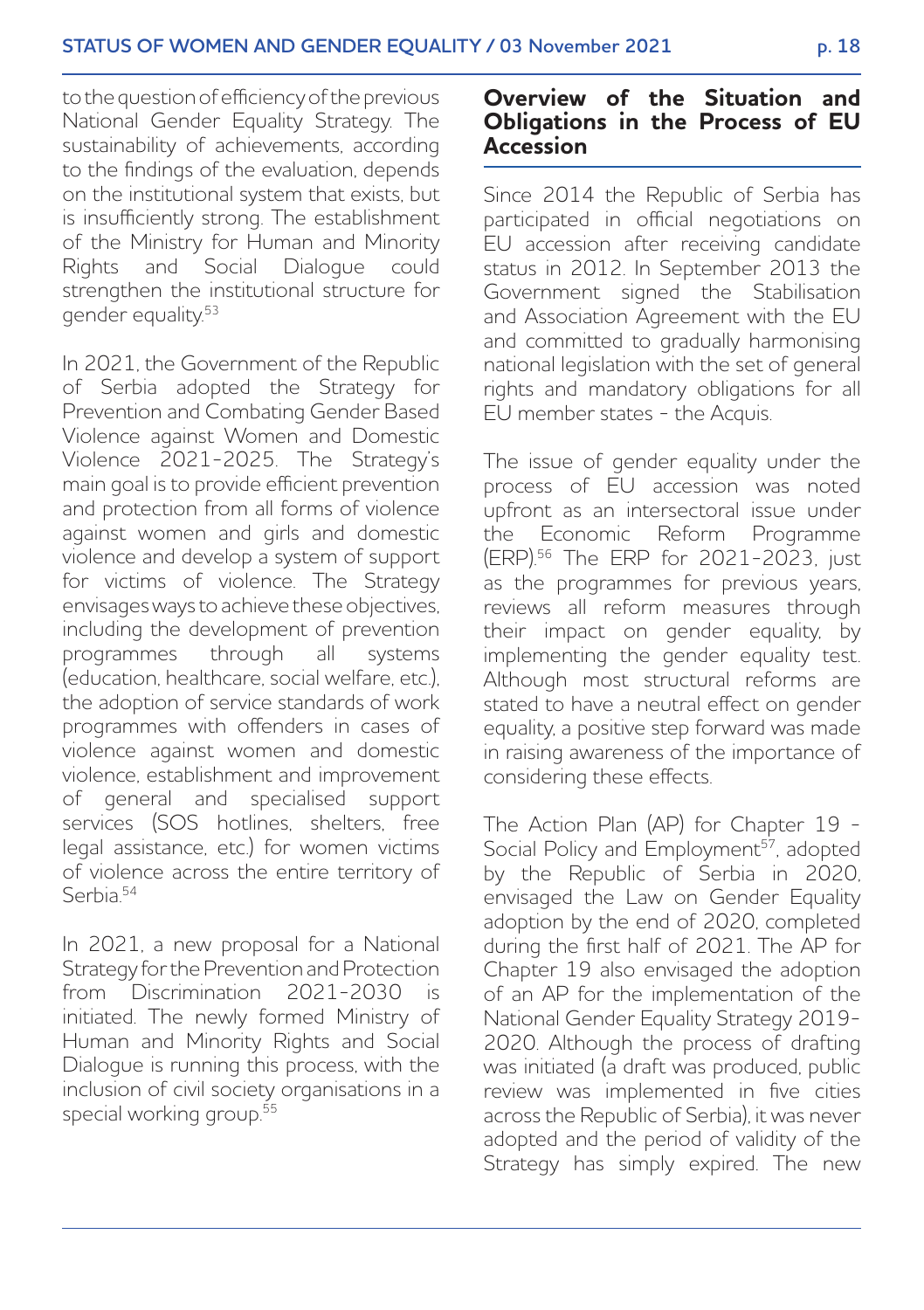Gender Equality Strategy 2021-2030 was adopted in October 2021, thereby enabling the continued application of planned measures for improving gender equality.

The revised AP for Chapter 23 – Judiciary and Fundamental Rights<sup>58</sup>, adopted in 2020, states that the Republic of Serbia plans to pay due attention during the forthcoming period to improving the achievement and promotion of the principle of gender equality, both in the strategic and legislative field, as well as in the field of raising the coordination and capacities of institutions. The adoption of a new Law on Gender Equality was planned with the purpose of full harmonisation with the Acquis, and this was completed, followed by the adoption of a new Action Plan for the implementation of the National Gender Equality Strategy (the AP was not adopted, but with the expiry of the above Strategy a new Gender Equality Strategy 2021-2030 was adopted), and a new National Strategy and Action Plan for the Prevention and Combating of Violence against Women in the Family and Intimate Partner Relations, and this was completed, along with efficient oversight over its implementation. Amendments were also planned to the Law on the Prohibition of Discrimination with the aim of complete harmonisation with the EU Acquis, in particular regarding the scope of exceptions to the principle of equal treatment; the definition of indirect discrimination; the obligation to provide reasonable accommodation for employees with disabilities, as completed in mid-2021. The implementation of training for staff of public authorities in the field of gender equality is planned to provide more efficient coordination and monitoring of the implementation of gender equality policies.

Finally, it should be noted that the European Commission (EC), in its latest Progress Report for Serbia<sup>59</sup> from October 2021, has positively assessed the progress in gender equality achieved in 2021, with the adoption of the Law on Gender Equality entirely in line with the EU Acquis, along with the Gender Equality Strategy 2021-2030, and the Strategy for Prevention and Combating of Gender Based Violence against Women and Domestic Violence 2021-2025.

At the same time the EC notes in its report that Roma women, elderly women, women in poverty, women with disabilities, refugees and internally displaced women still face interconnected forms of discrimination, further exacerbated by the COVID-19 situation. Furthermore, the EC states that the status of women in the labour market is still unequal compared to men. Moreover, women's employment is more vulnerable to the occurrence of a crisis (during the COVID-19 crisis 7% of employed women, compared to 4% of employed men, were left without employment or were forced into a leave of absence). In addition, the unequal status is partly the consequence of gender stereotypes, and the greater burden of unpaid household work on women.

According to the EC findings, it is necessary to improve the implementation of laws against domestic violence. The integrated system for collecting and monitoring cases of violence sorted by type of violence and relationship between the offender and victim is still non-existent. The definition of rape in the Criminal Code needs to be amended to align with the Istanbul Convention.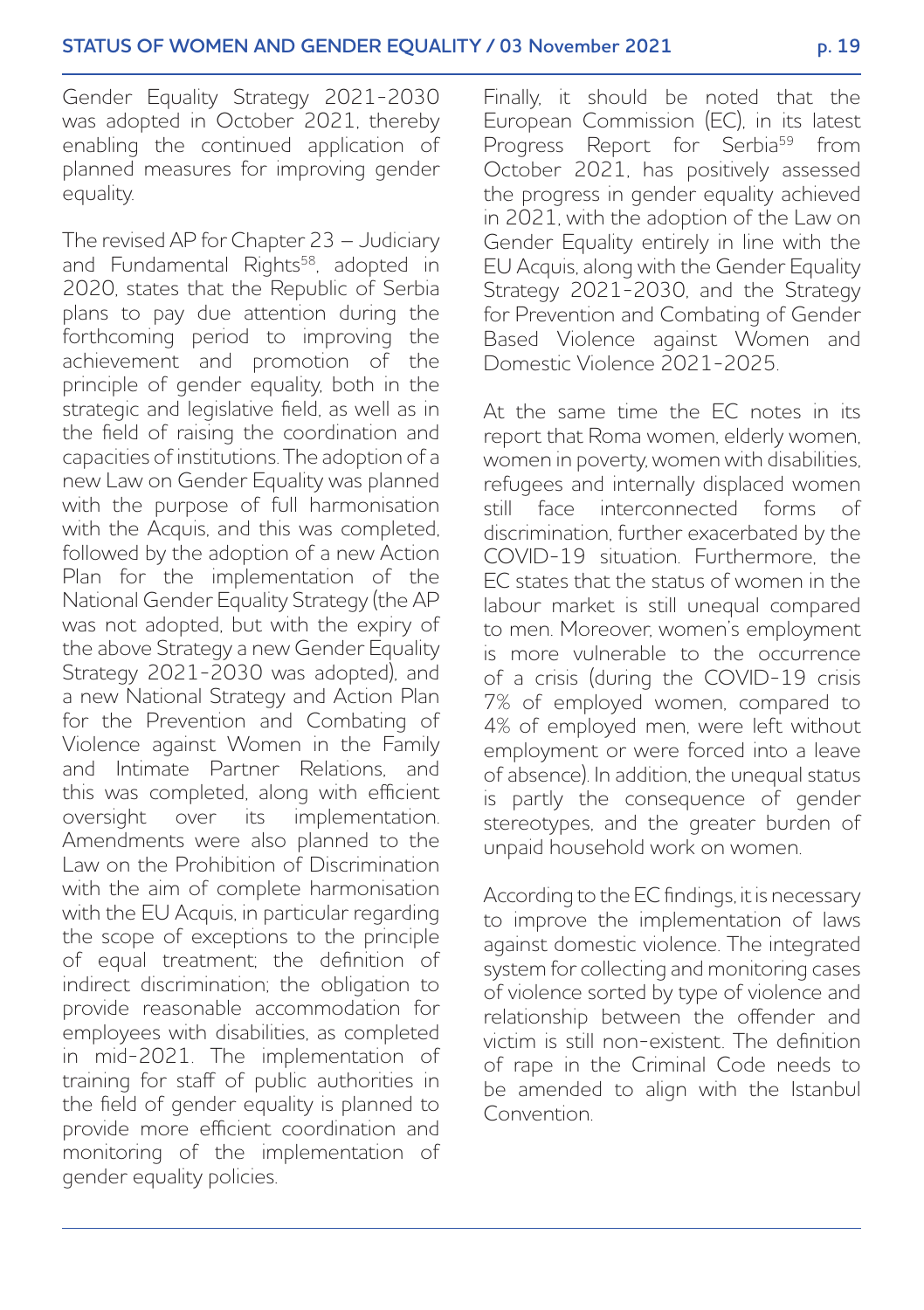The EC states in its report that the Action Plan for the protection and improvement of sexual and reproductive health remains to be adopted, and additional funding is required to ensure its implementation regarding improved access to quality services in this field.

In the field of prohibition of discrimination, Serbia has adopted amendments to the Law on the Prohibition of Discrimination in May 2021. The EC report states that further work will be necessary to fully harmonise this law with the EU Acquis. After the expiry of the previous Anti-Discrimination Strategy in 2018, the Republic of Serbia is late with the adoption of a new strategy. The process of drafting the Strategy was initiated in 2021 with the formation of a working group, and its adoption is expected by the end of the year.

#### **Conclusions and Key Recommendations for Improving the Status of Women and Gender Equality in the Republic of Serbia**

The social and economic status of women is considerably worse than the status of men. Women register lower employment and activity rates, and higher unemployment and inactivity rates than men. Furthermore, despite better educational achievements, women are still being employed in lower paid and lower management positions. Data on poverty shows that women are at a higher risk of poverty than men, and the adequacy of the response of the Republic of Serbia to this fact cannot be reviewed due to the character of FSA, as a handout approved to families, not individuals. The higher social vulnerability of women is also indicated by the fact that women are in the majority as beneficiaries of the social welfare system, particularly in the section of protection from violence.

Violence against women remains a burning issue for the status of women in the Republic of Serbia. Violence against women should be viewed in a more comprehensive manner, not just as domestic violence. It should also include rape, stalking, sexual harassment, and forced marriage. The lack of an integrated system for collecting and monitoring cases of violence sorted by type of violence and relationship between the offender and victim considerably hampers the monitoring of data from various sources (police, prosecution, courts, and social work centres) and thus analysing the phenomenon of violence.

During recent years considerable attention in the Republic of Serbia is paid to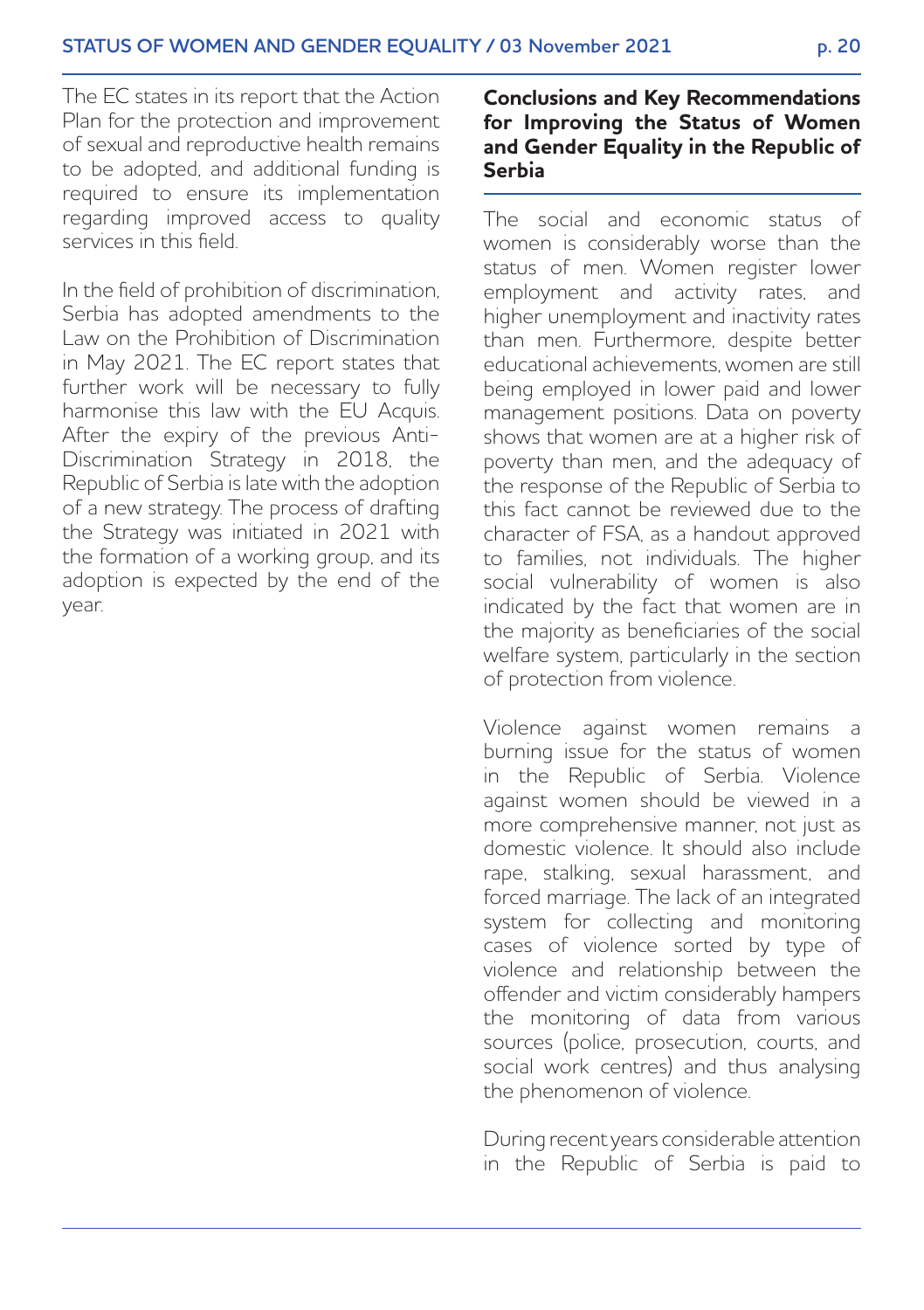improving gender equality and the status of women, through amendments to the legislation. The legislative framework for equality and non-discrimination has been considerably improved and harmonised with international practice and EU laws. However, the equality framework is considerably undermined by the lack of practical measures that would ensure its effective implementation in practice. EC reports, year on year, emphasise the need to complement the legal framework with relevant strategic documents and improve the implementation of existing legal regulations. During 2021 the strategic framework was complemented with the drafting of three important strategic documents for this field. There remains a need for improved implementation and monitoring of the planned measures.

The legal structure that would facilitate access to justice, effective legal remedies, and implementation of anti-discrimination laws by judicial and non-judicial bodies have been developed to a certain extent. Gender equality institutions and mechanisms (both national and local) are insufficiently developed and empowered to implement all provisions prescribed by the laws through coordinated action. An efficient institutional structure needs to be ensured with adequate resources.

The anti-discrimination regulations were complemented with the adoption of the Law on Gender Equality. To ensure the implementation of anti-discrimination laws in practice, it is necessary to work on the low awareness of the existence and provisions of the law among holders of the right and responsible persons in all domains of social life (work, employment, education, healthcare and social welfare,  $tr)$ 

The Republic of Serbia needs to ensure everyone has access to information on discrimination, as a phenomenon, and on their rights and obligations according to national anti-discrimination laws, to enable them to effectively improve and enjoy such rights and respect the rights of others.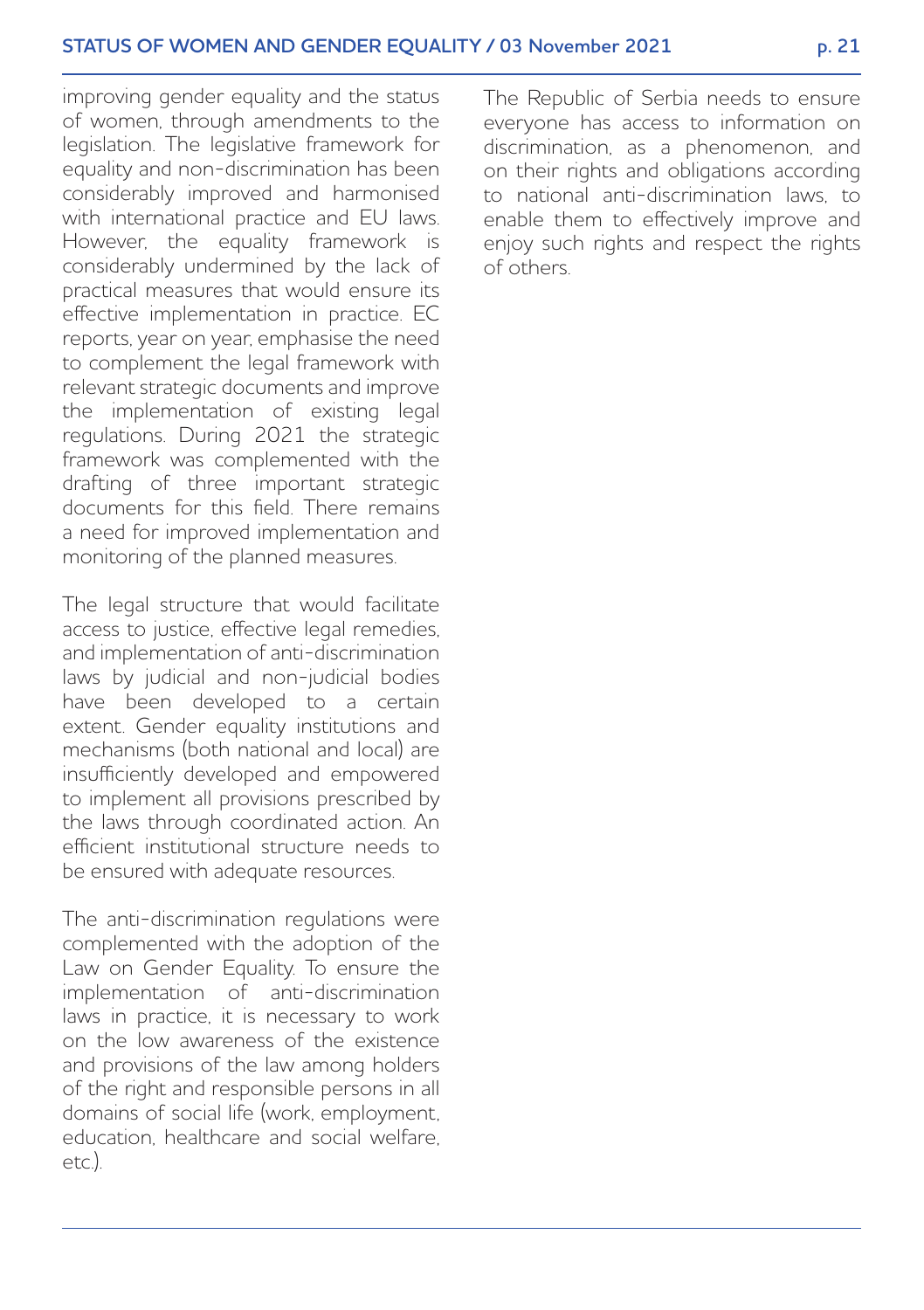# **Reference:**

- 1. <https://eur-lex.europa.eu/legal-content/EN/TXT/?uri=CELEX:52020DC0057%20%20><br>2 https://data.consilium.europa.eu/doc/document/ST-8536-2021-INIT/en/pdf%20
- 2. https://data.consilium.europa.eu/doc/document/ST-8536-2021-INIT/en/pdf%20<br>3 The Official Gazette of the Republic of Serbia Nos 41/21 and 46/21
- 3. The Official Gazette of the Republic of Serbia, Nos 41/21 and 46/21
- 4. https://data.consilium.europa.eu/doc/document/ST-7473-2020-INIT/en/pdf%2010
- 5. Beker, K., Janjić, B., Lepojević, B., Report on the Rights of Women and Gender Equality in Serbia for 2019, Prenera žena, Belgrade, 2020.
- 6. CEDAW, Concluding observations on the fourth periodic report of the Republic of Serbia on the implementation of the Convention on the Elimination of all Forms of Discrimination Against Women (2013-2018), CEDAW/C/SRB/CO/4, 2019.
- 7. Beker, K., Janjić, B., Lepojević, B., Report on the Rights of Women and Gender Equality in Serbia for 2019, Prenera žena, Belgrade, 2020.
- 8. The Gender Equality Index measures gender equality through six domains: work, money, knowledge, time, power and health.
- 9. Babović, M., Petrović, M., Gender Equality Index in the Republic of Serbia 2021 Digitalisation, Future of Work and Gender Equality, Social Inclusion and Poverty Reduction Unit, Belgrade, 2021.
- 10. Ibid.
- 11. Statistical Office of the Republic of Serbia, Women and Men in the Republic of Serbia, SORS, Belgrade, 2020.
- 12. The pay gap is defined under the Sustainable Development Goals of the United Nations, calculated by the following formula: [(Average per-hour earnings  $\dot{\phi}$  - Average per-hour earnings  $\dot{\phi}$ )/Average perhour earnings  $\hat{\phi}$  | \* 100.
- 13. No education, incomplete primary school or primary education.
- 14. SORS, Notice AC20, Enrolled students 2020/21 school year Higher Education, Notice no. 163 LXXI, 24.06.2021.
- 15. SORS, Notice AC21, Graduates 2020 Higher Education, Notice no. 164 LXXI, 24.06.2021.
- 16. During 2019 there were 25,002 women and 17,497 men who graduated at higher education institutions in the Republic of Serbia. Source: Women and men in the Republic of Serbia, SORS 2020
- 17. During 2019 there were 448 women and 344 men who completed doctoral studies in the Republic of Serbia. Source: Women and men in the Republic of Serbia, SORS 2020
- 18. The ageing index represents the ratio of the population aged 60 or over and population aged 0 to 19, estimated at the middle of the observed year.
- 19. The dependency index for the elderly is the ratio between the total number of elderly persons during an age when they are mainly economically inactive (age 65 and above) and number of persons of working age (15 to 64). The values of this index in 2019 were 36.3 for women and 27.3 for men.
- 20. Statistical Office of the Republic of Serbia, European Health Interview Survey in Serbia, SORS, Belgrade, 2021.
- 21. SORS, Notice PD10 Poverty and Social Inequality, 2019, Notice no. 283 LXX, 15.10.2020.
- 22. Republic Institute for Social Protection, Report on the work of SWCs for 2020, RISP, Belgrade, 2021.
- 23. European Organisation for Security and Cooperation (OSCE), Mission to Serbia, Survey on violence against women implemented by OSCE - Welfare and safety of women, OSCE Belgrade
- 24. Ibid.
- 25. Ignjatović, T., Ninth report on the independent monitoring of the implementation of the Law on the Prevention of Domestic Violence in Serbia January – December 2020, Autonomous Women's Centre, Belgrade, 2021.
- 26. Ibid.
- 27. Republic Institute for Social Protection, Adults in the social protection system in 2020, RISP, Belgrade, 2021.
- 28. Ibid.
- 29. Ibid.
- 30. Ibid.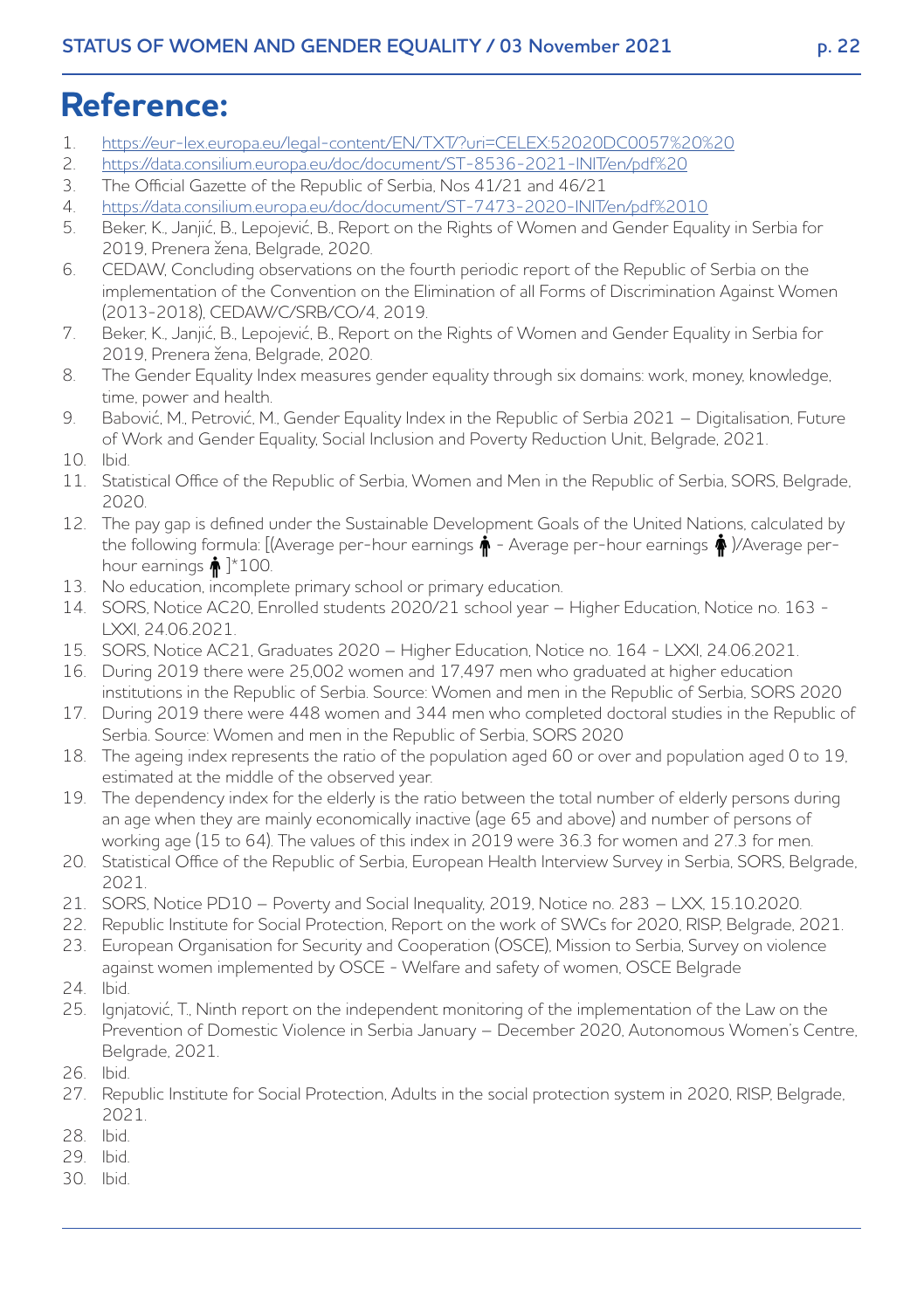- 31. Ibid.
- 32. Ibid.
- 33. Ibid.
- 34. Ignjatović, T., Ninth report on the independent monitoring of the implementation of the Law on the Prevention of Domestic Violence in Serbia January – December 2020, Autonomous Women's Centre, Belgrade, 2021.
- 35. In accordance with the Law on the Prevention of Domestic Violence, if after a risk assessment the competent police officer identifies an immediate danger of domestic violence, they issue an order on an emergency measure against the perpetrator brought into the competent organisational unit of the police. The emergency measures are: measure of temporary removal of the perpetrator from the apartment and measure of temporary restraining the perpetrator from contacting or approaching the victim of violence.
- 36. Ignjatović, T., Ninth report on the independent monitoring of the implementation of the Law on the Prevention of Domestic Violence in Serbia January – December 2020, Autonomous Women's Centre, Belgrade, 2021.
- 37. Ibid.
- 38. Ibid.
- 39. Official Gazette of the Republic of Serbia, No. 52/2021
- 40. Gender sensitive language is a language promoting the equality of women and men and a means to affect the awareness of those using this language towards achieving equality, including changes of opinions, views and behaviours within the language they use in their personal and professional lives.
- 41. Official Gazette of the Republic of Serbia, Nos 22/2009 and 52/2021
- 42. Official Gazette of the Republic of Serbia, No. 24/2005, 61/2005, 54/2009, 32/2013, 75/2014, 13/2017 - CC decision, 113/2017 and 95/2018 - authentic interpretation
- 43. Official Gazette of the Republic of Serbia, No. 36/2009, 88/2010, 38/2015, 113/2017, 113/2017 other law and 49/2021
- 44. Official Gazette of the Republic of Serbia, No. 25/2019
- 45. Official Gazette of the Republic of Serbia, No. 24/2011
- 46. Official Gazette of the Republic of Serbia, No. 88/2017, 27/2018 other law, 10/2019, 27/2018 other law and 6/2020
- 47. Official Gazette of the Republic of Serbia, Nos 8/ 2005, 72/2011 other law and 6/2015
- 48. Official Gazette of the Republic of Serbia, No. 94/2016
- 49. Official Gazette of the Republic of Serbia, No. 85/2005, 88/2005 corrigendum, 107/2005 corrigendum, 72/2009, 111/2009, 121/2012, 104/2013, 108/2014, 94/2016 and 35/2019
- 50. The Gender Equality Strategy 2021-2030 was adopted at the Government of RS session on 14 October 2021. Source: https://www.srbija.gov.rs/vest/582820/usvojena-strategija-za-rodnuravnopravnost-od-2021-do-2030-godine.php
- 51. https://www.srbija.gov.rs/vest/582820/usvojena-strategija-za-rodnu-ravnopravnost-od-2021-do-2030-godine.php
- 52. Babović, M., Vuković, O., Final Evaluation of the National Gender Equality Strategy 2016-202, SeConS and UN WOMEN, Belgrade, 2021.
- 53. Ibid.
- 54. Website of the Ministry of Labour, Employment, Veteran and Social Affairs, [https://www.minrzs.gov.rs/sr/aktuelnosti/vesti/usvojena-strategija-za-sprecavanje-i-borbu-protiv-rodno](https://www.minrzs.gov.rs/sr/aktuelnosti/vesti/usvojena-strategija-za-sprecavanje-i-borbu-protiv-rodno-zasnovanog-nasilja-prema-zenama-i-nasilja-u-porodici-2021-2025-godine)zasnovanog-nasilja-prema-zenama-i-nasilja-u-porodici-2021-2025-godine
- 55. https://www.minljmpdd.gov.rs/lat/konkursi-javni-pozivi-17.php and [http://www.tanjug.rs/multimedia.](http://www.tanjug.rs/multimedia.aspx?izb=f&&GalID=530034) [aspx?izb=f&&GalID=530034](http://www.tanjug.rs/multimedia.aspx?izb=f&&GalID=530034)
- 56. The ERP is the most important strategic document in the economic dialogue with the European Commission and member states of the European Union (EU). The drafting of this document at the annual level is important for the Republic of Serbia as a candidate state for membership in the European Union, since it represents preparation for participation in the process of economic and fiscal oversight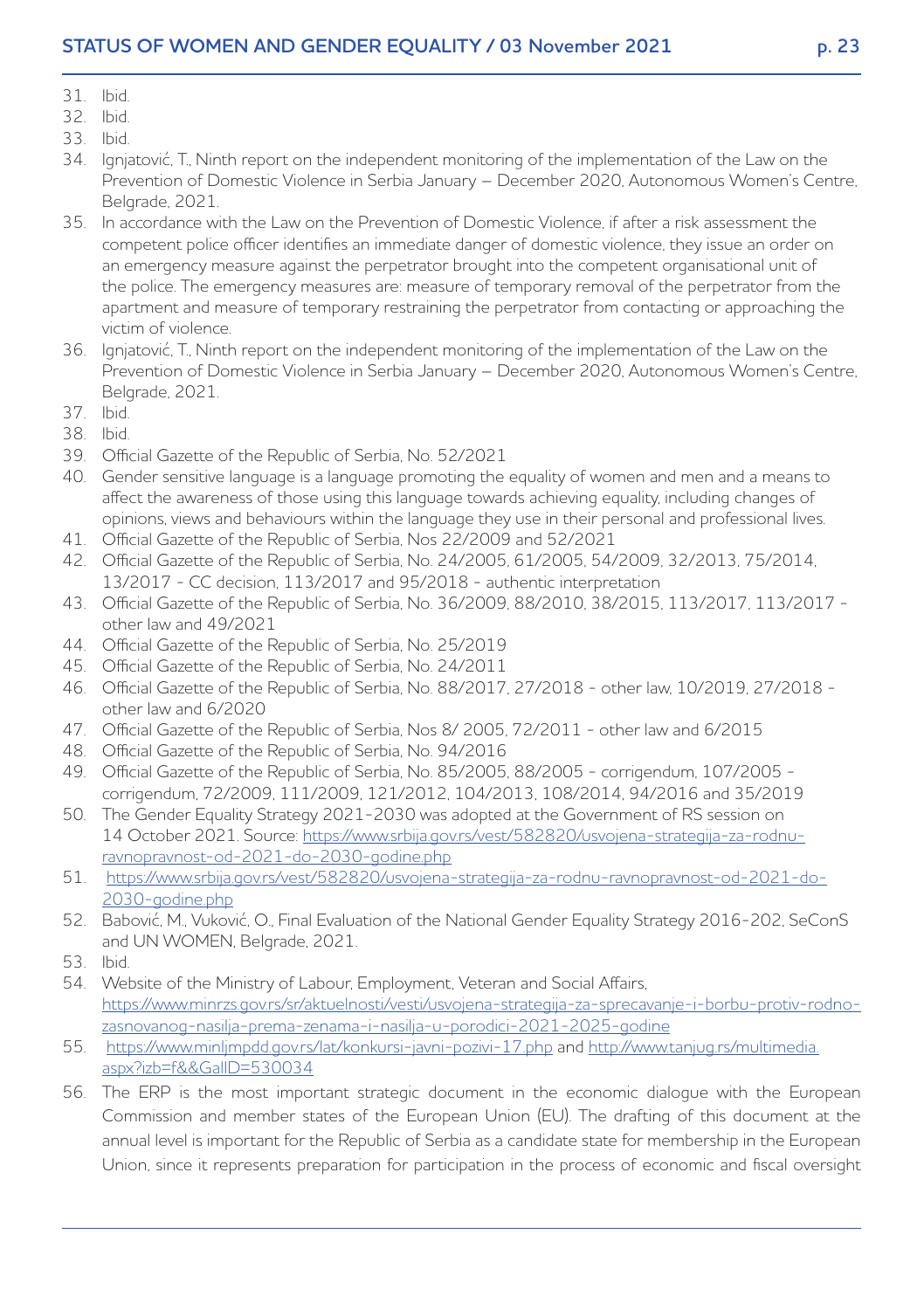of EU member states, i.e. it represents inclusion in the process of the European semester of economic policy coordination in the EU.

- 57. Republic of Serbia, Ministry of Labour, Employment, Veteran and Social Affairs, Action plan for Chapter 19 – Social Policy and Employment, Belgrade, 2020.
- 58. Republic of Serbia, Negotiation group for Chapter 23, Revised Action Plan for Chapter 23 Judiciary and Fundamental Rights, Belgrade, 2020.
- 59. European Commission (EC), Republic of Serbia Progress Report for 2021, working document of the Commission, Brussels: EC, 2021.

https://europa.rs/wp-content/uploads/2021/10/Serbia-Report-2021.pdf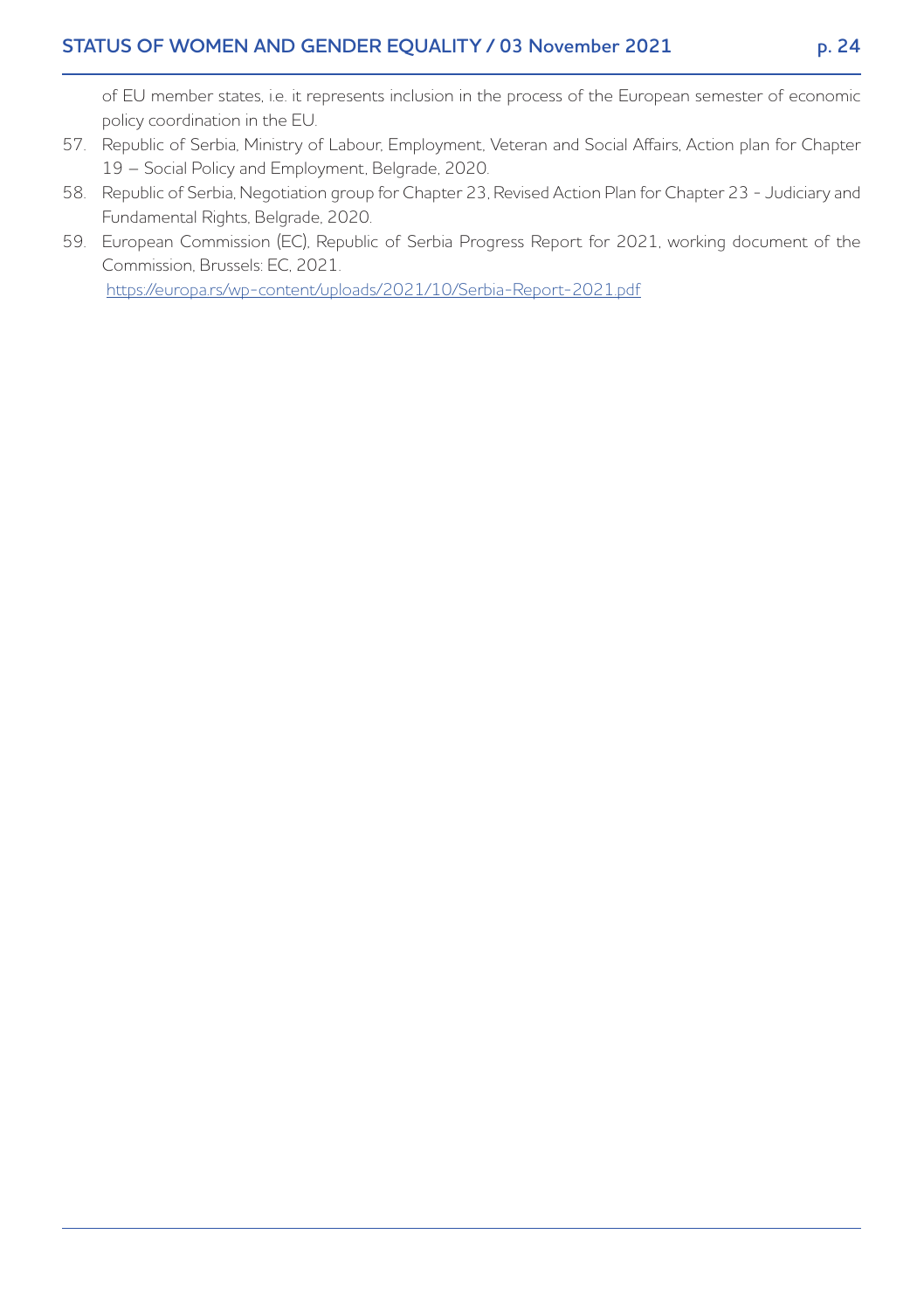# **Literature:**

Babović, M., Petrović, M., Gender Equality Index in the Republic of Serbia 2021 – Digitalisation, Future of Work and Gender Equality, Social Inclusion and Poverty Reduction Unit, Belgrade, 2021.

Babović, M., Vuković, O., Final Evaluation of the National Gender Equality Strategy 2016-202, SeConS and UN WOMEN, Belgrade, 2021.

Beker, K., Janjić, B., Lepojević, B., Report on the Rights of Women and Gender Equality in Serbia for 2019, Prenera žena, Belgrade, 2020.

CEDAW, Concluding observations on the fourth periodic report of the Republic of Serbia on the implementation of the Convention on the Elimination of all Forms of Discrimination Against Women (2013-2018), CEDAW/C/SRB/CO/4, 2019.

European Commission (EC), Republic of Serbia Progress Report for 2021, working document of the Commission, Brussels: EC, 2021.

Ignjatović, T., Ninth report on the independent monitoring of the implementation of the Law on the Prevention of Domestic Violence in Serbia January – December 2020, Autonomous Women's Centre, Belgrade, 2021.

Criminal Code, Official Gazette of the Republic of Serbia, No. 85/2005, 88/2005 corrigendum, 107/2005 - corrigendum, 72/2009, 111/2009, 121/2012, 104/2013, 108/2014, 94/2016 and 35/2019

European Organisation for Security and Cooperation (OSCE), Mission to Serbia, Survey on violence against women implemented by OSCE - Welfare and safety of women, OSCE Belgrade

Family Law, Official Gazette of the Republic of Serbia, Nos 8/ 2005, 72/2011 - other law and 6/2015

Republic Institute for Social Protection, Report on the work of SWCs for 2020, RISP, Belgrade, 2021.

Republic Institute for Social Protection, Adults in the social protection system in 2020, RISP, Belgrade, 2021.

Statistical Office of the Republic of Serbia, European Health Interview Survey in Serbia, SORS, Belgrade, 2021.

Statistical Office of the Republic of Serbia, Women and Men in the Republic of Serbia, SORS, Belgrade, 2020.

Republic of Serbia, Ministry of Labour, Employment, Veteran and Social Affairs, Action plan for Chapter 19 – Social Policy and Employment, Belgrade, 2020.